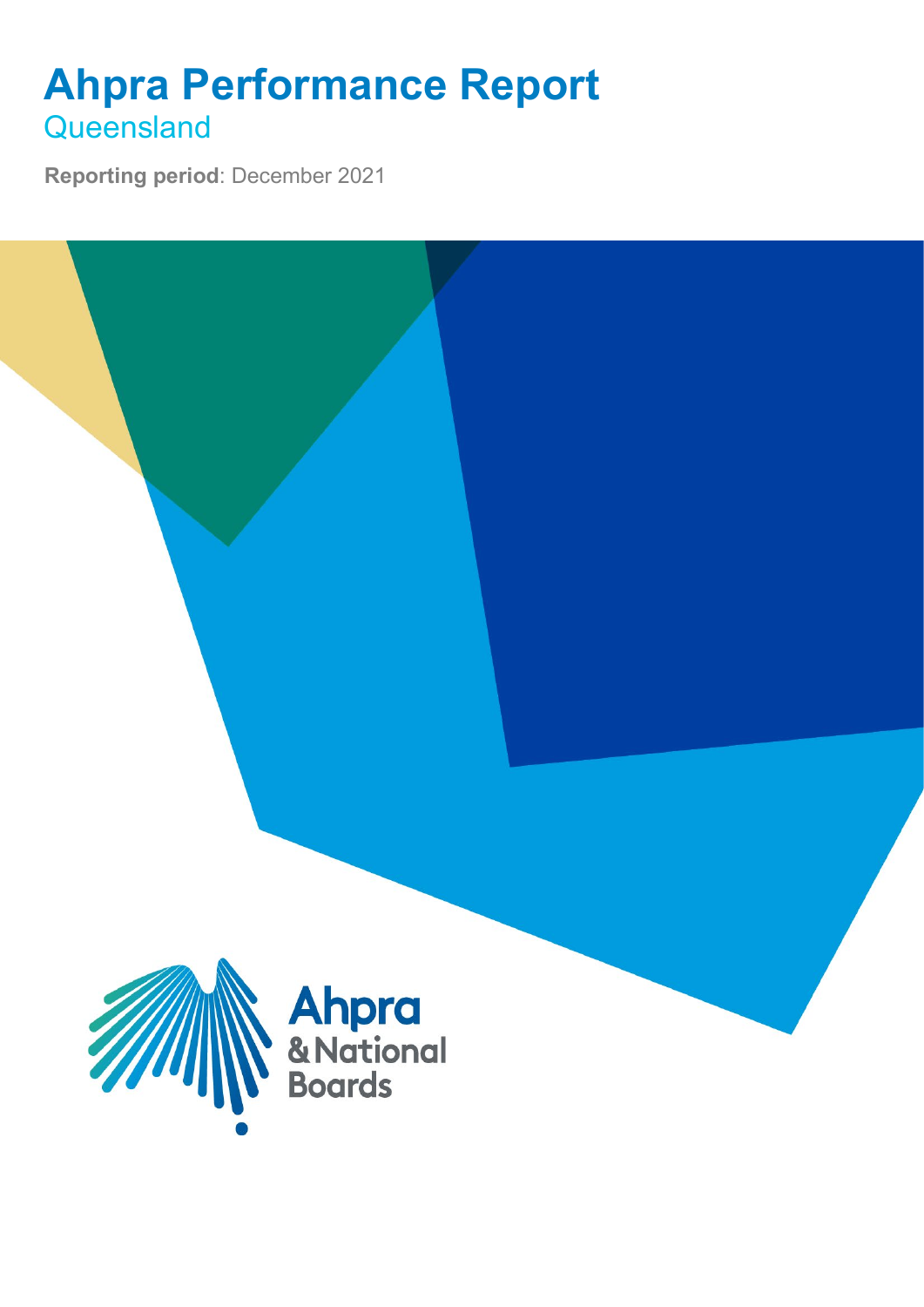### **Registration of health practitioners**





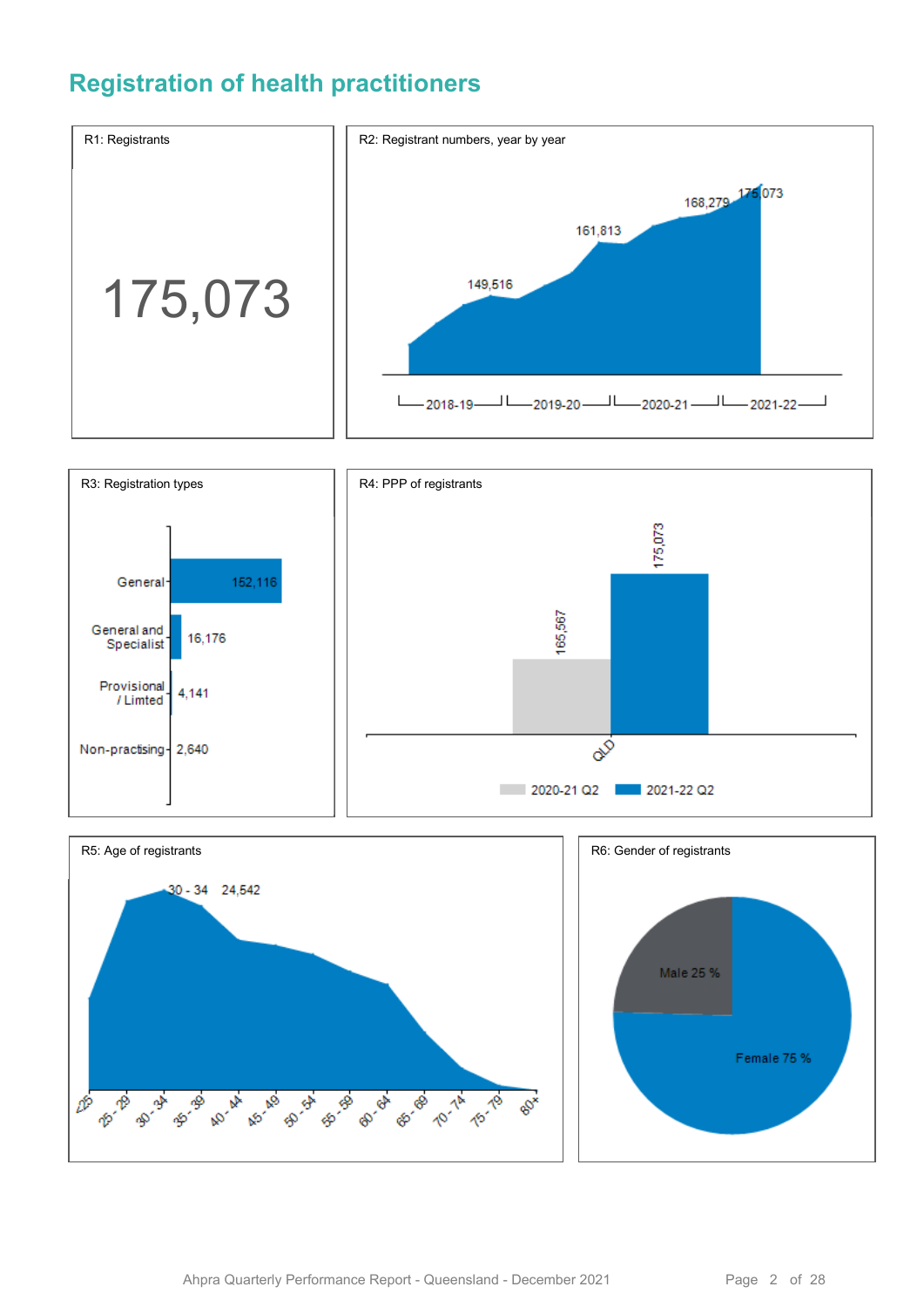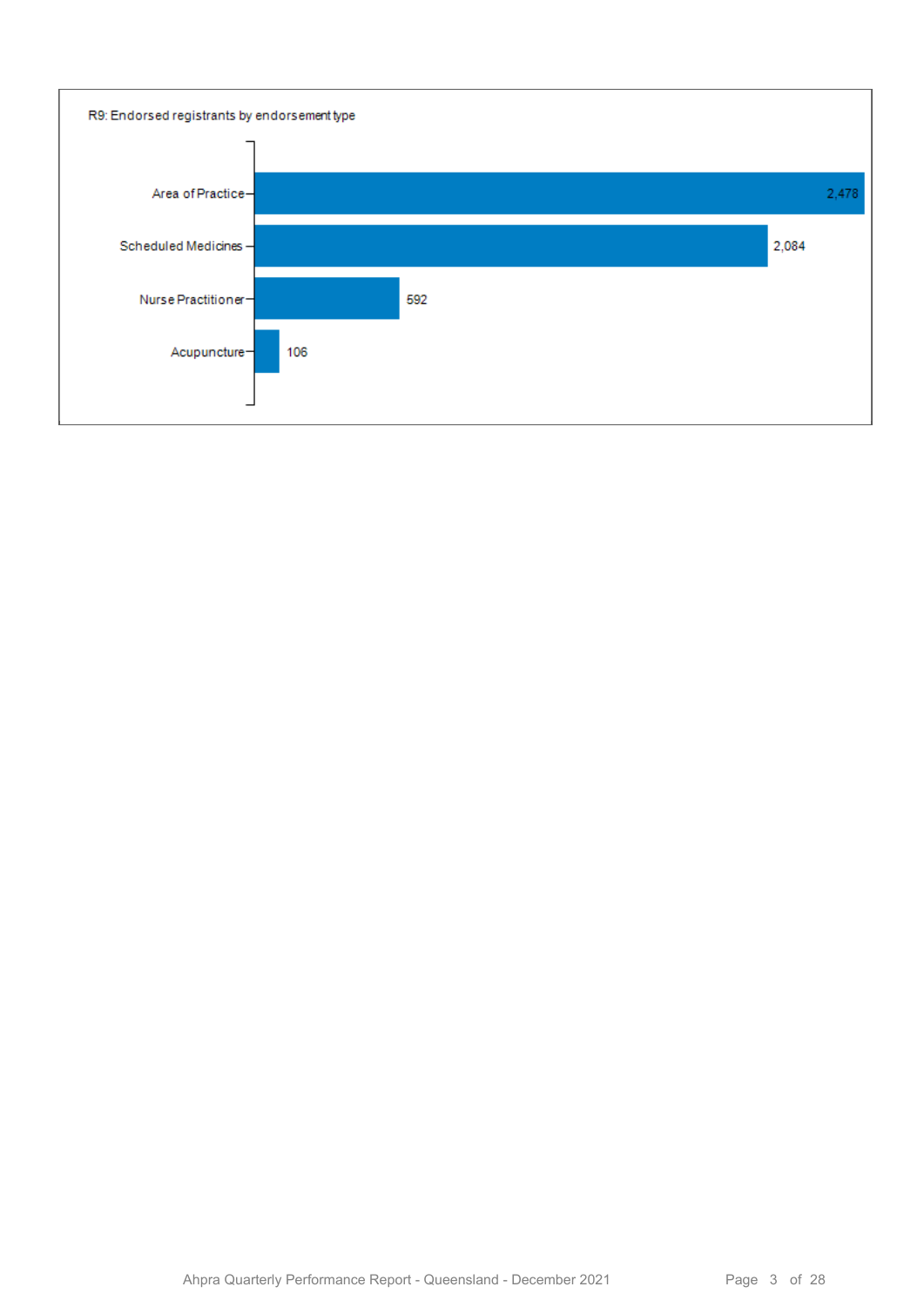## **Applications for registration**







| FY / Qtr       | 2020-21 | 2021-22 (YTD) | $\Delta$ | #     | $\frac{9}{6}$ |
|----------------|---------|---------------|----------|-------|---------------|
| Q1             | 2,076   | 2,098         | ↑        | 22    | 1%            |
| Q <sub>2</sub> | 2,741   | 2,452         | ↓        | (289) | (11%)         |
| Q <sub>3</sub> | 951     |               |          |       |               |
| Q4             | 1,282   |               |          |       |               |



| FY / Qtr       | 2020-21 | 2021-22 (YTD) | Δ | #   | $\%$ |
|----------------|---------|---------------|---|-----|------|
| Q <sub>1</sub> | 3,221   | 3,309         | ↑ | 88  | 3%   |
| Q <sub>2</sub> | 7,108   | 7,636         | ↑ | 528 | 7%   |
| Q <sub>3</sub> | 2,998   |               |   |     |      |
| Q4             | 3,328   |               |   |     |      |
| <b>YTD</b>     | 10,329  | 10,945        | ↑ | 616 | 6%   |



| FY / Qtr       | 2020-21 | 2021-22 (YTD) | Δ | #     | $\frac{9}{6}$ |
|----------------|---------|---------------|---|-------|---------------|
| Q <sub>1</sub> | 2,680   | 2,510         | ↓ | (170) | (6%)          |
| Q <sub>2</sub> | 6,465   | 7,326         | ↑ | 861   | 13%           |
| Q <sub>3</sub> | 4,816   |               |   |       |               |
| Q4             | 3,023   |               |   |       |               |
| <b>YTD</b>     | 9,145   | 9,836         | ↑ | 691   | 8%            |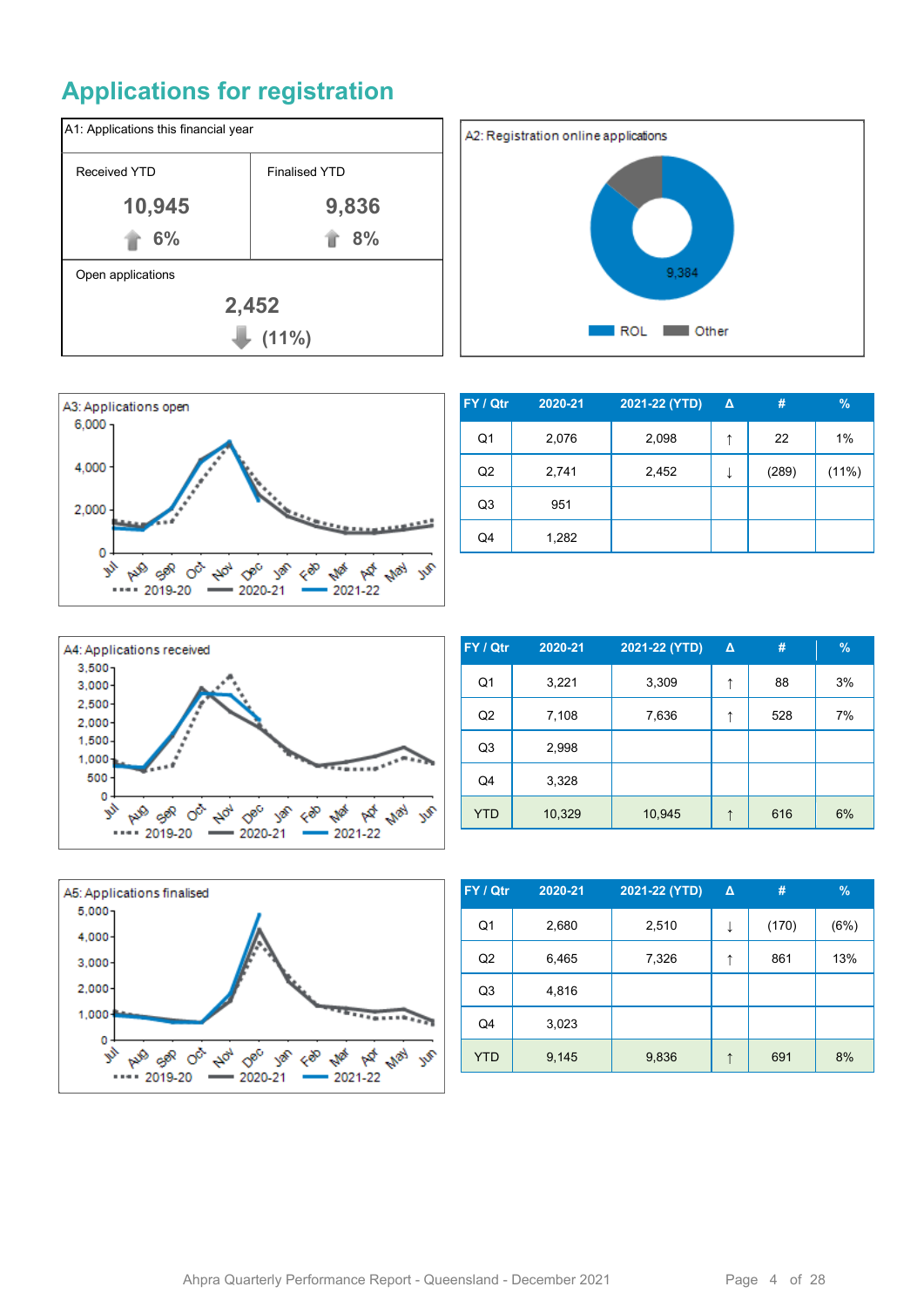



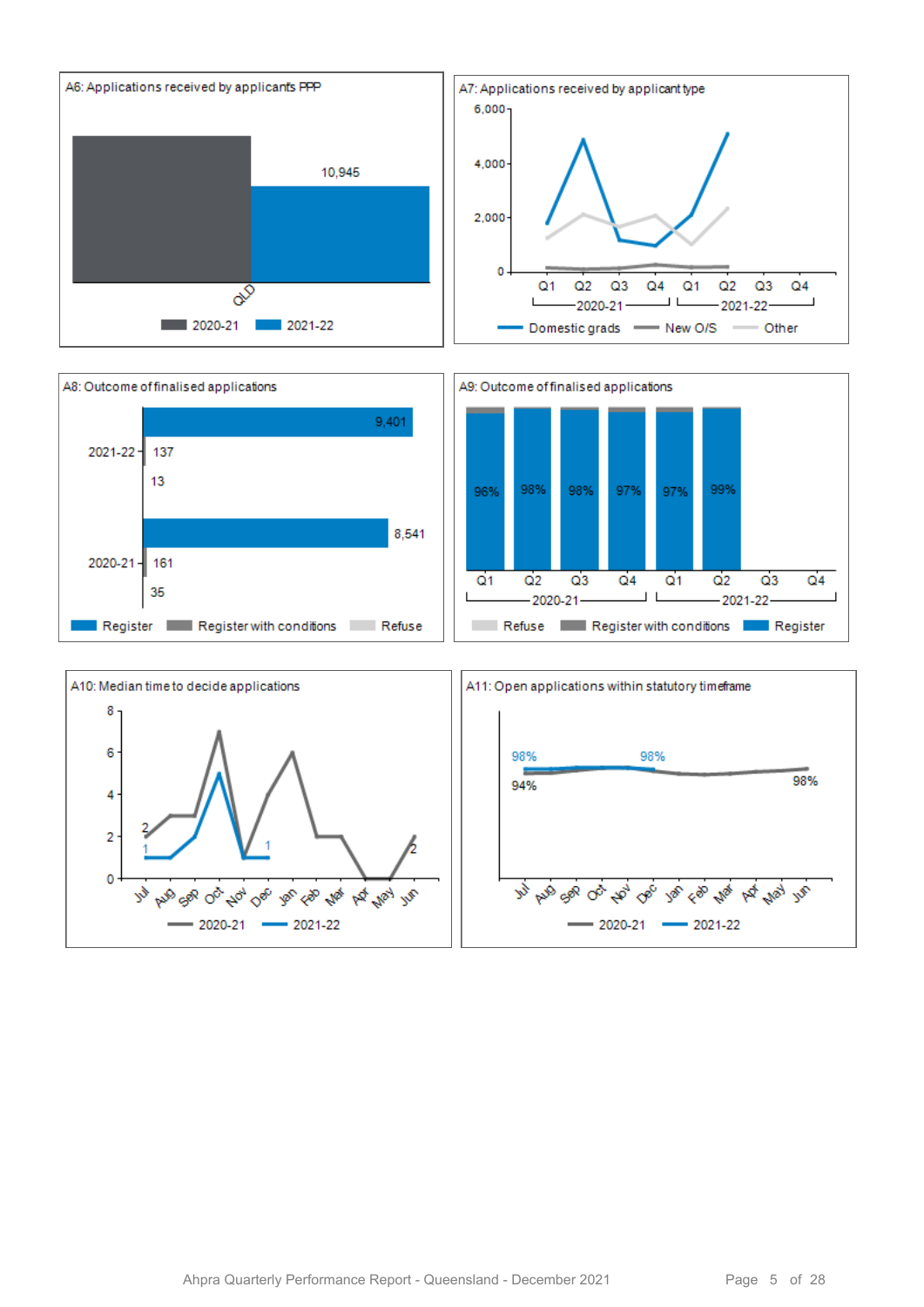#### **Endorsement Applications for Registration**



| FY / Qtr       | 2020-21 | 2021-22 (YTD) | $\Delta$ | #     | %     |
|----------------|---------|---------------|----------|-------|-------|
| Q <sub>1</sub> | 25      | 14            | ↓        | $-11$ | (44%) |
| Q2             | 44      | 38            | ↓        | -6    | (14%) |
| Q <sub>3</sub> | 33      |               |          |       |       |
| Q4             | 20      |               |          |       |       |



| FY / Qtr       | 2020-21 | 2021-22 (YTD) | $\Delta$ | #    | %     |
|----------------|---------|---------------|----------|------|-------|
| Q1             | 109     | 92            | ↓        | (17) | (16%) |
| Q2             | 134     | 170           | ↑        | 36   | 27%   |
| Q <sub>3</sub> | 84      |               |          |      |       |
| Q4             | 82      |               |          |      |       |
| <b>YTD</b>     | 243     | 262           |          | 19   | 8%    |



| FY / Qtr       | 2020-21 | 2021-22 (YTD) | Δ | #    | $\frac{9}{6}$ |
|----------------|---------|---------------|---|------|---------------|
| Q <sub>1</sub> | 91      | 82            | ↓ | (9)  | (10%)         |
| Q2             | 113     | 94            | ↓ | (19) | (17%)         |
| Q <sub>3</sub> | 123     |               |   |      |               |
| Q4             | 88      |               |   |      |               |
| <b>YTD</b>     | 204     | 176           | ↓ | (28) | (14%)         |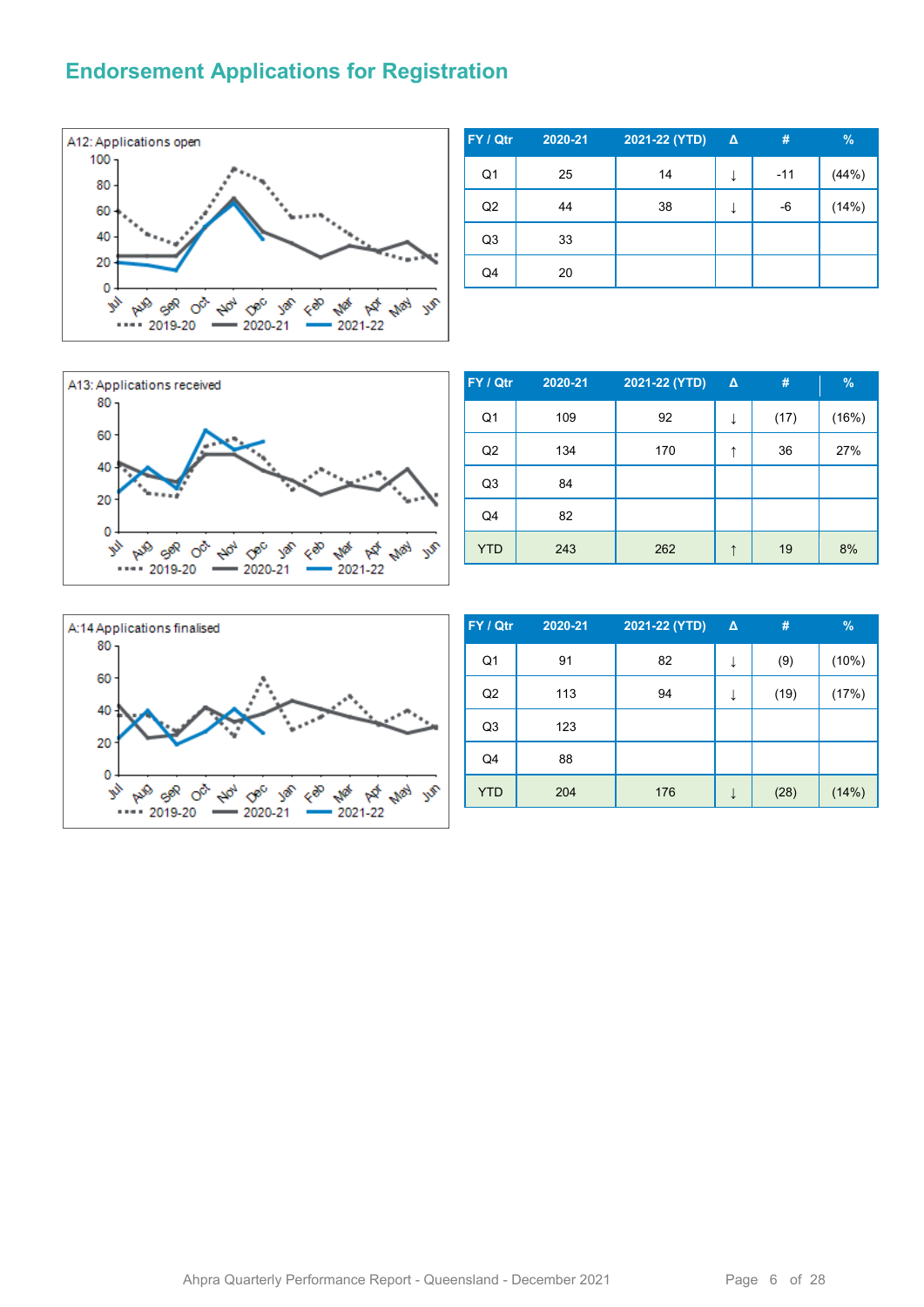#### **Notifications about Registrants**







| FY / Qtr       | 2020-21 | 2021-22 (YTD) | Δ | #    | $\%$ |
|----------------|---------|---------------|---|------|------|
| Q1             | 1,607   | 1,591         | J | (16) | (1%) |
| Q <sub>2</sub> | 1,572   | 1,804         | ↑ | 232  | 15%  |
| Q3             | 1,370   |               |   |      |      |
| Q4             | 1,393   |               |   |      |      |



| FY / Qtr       | 2020-21 | 2021-22 (YTD) | $\Delta$ | #     | $\frac{9}{6}$ |
|----------------|---------|---------------|----------|-------|---------------|
| Q1             | 763     | 658           | ↓        | (105) | (14%)         |
| Q <sub>2</sub> | 699     | 749           | ↑        | 50    | 7%            |
| Q3             | 545     |               |          |       |               |
| Q4             | 623     |               |          |       |               |
| <b>YTD</b>     | 1,462   | 1,407         |          | (55)  | (4%)          |



| FY / Qtr       | 2020-21 | 2021-22 (YTD) | Δ | #     | $\frac{9}{6}$ |
|----------------|---------|---------------|---|-------|---------------|
| Q <sub>1</sub> | 611     | 458           | ↓ | (153) | (25%)         |
| Q2             | 732     | 542           | ↓ | (190) | (26%)         |
| Q <sub>3</sub> | 748     |               |   |       |               |
| Q4             | 604     |               |   |       |               |
| <b>YTD</b>     | 1,343   | 1,000         | ↓ | (343) | (26%)         |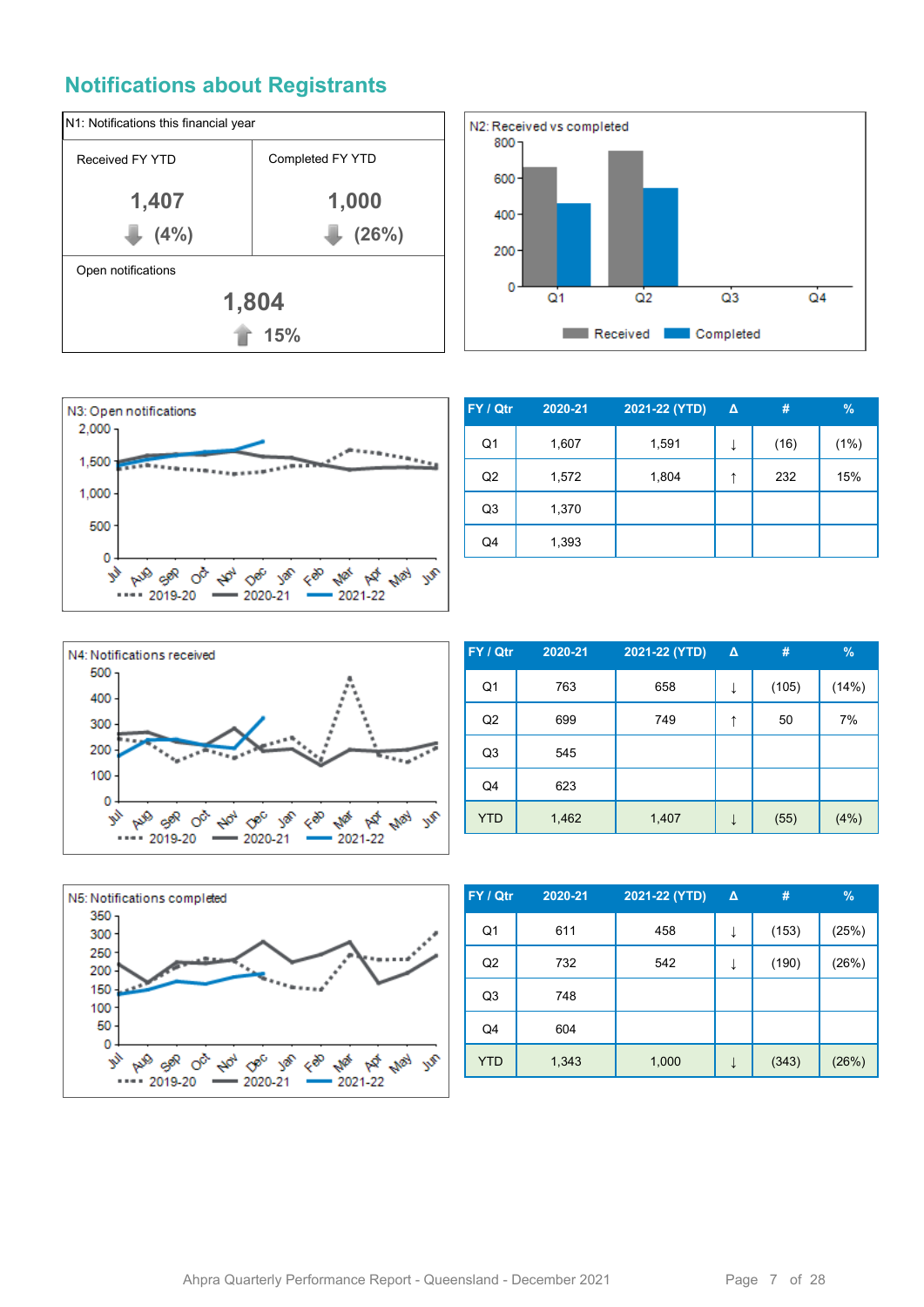#### **Immediate action analysis**





#### **Notification completion analysis**



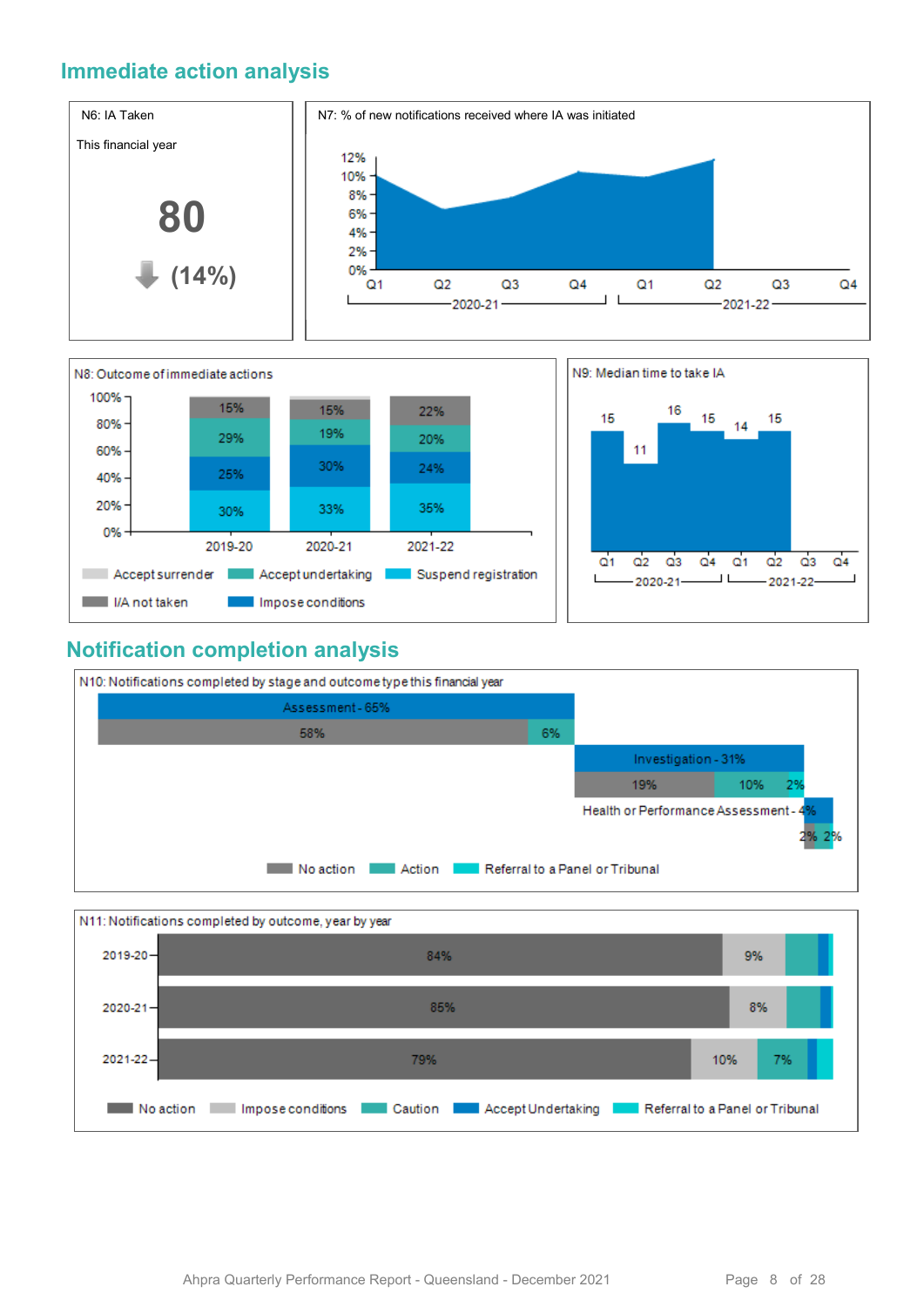#### **Notification timeliness analysis**









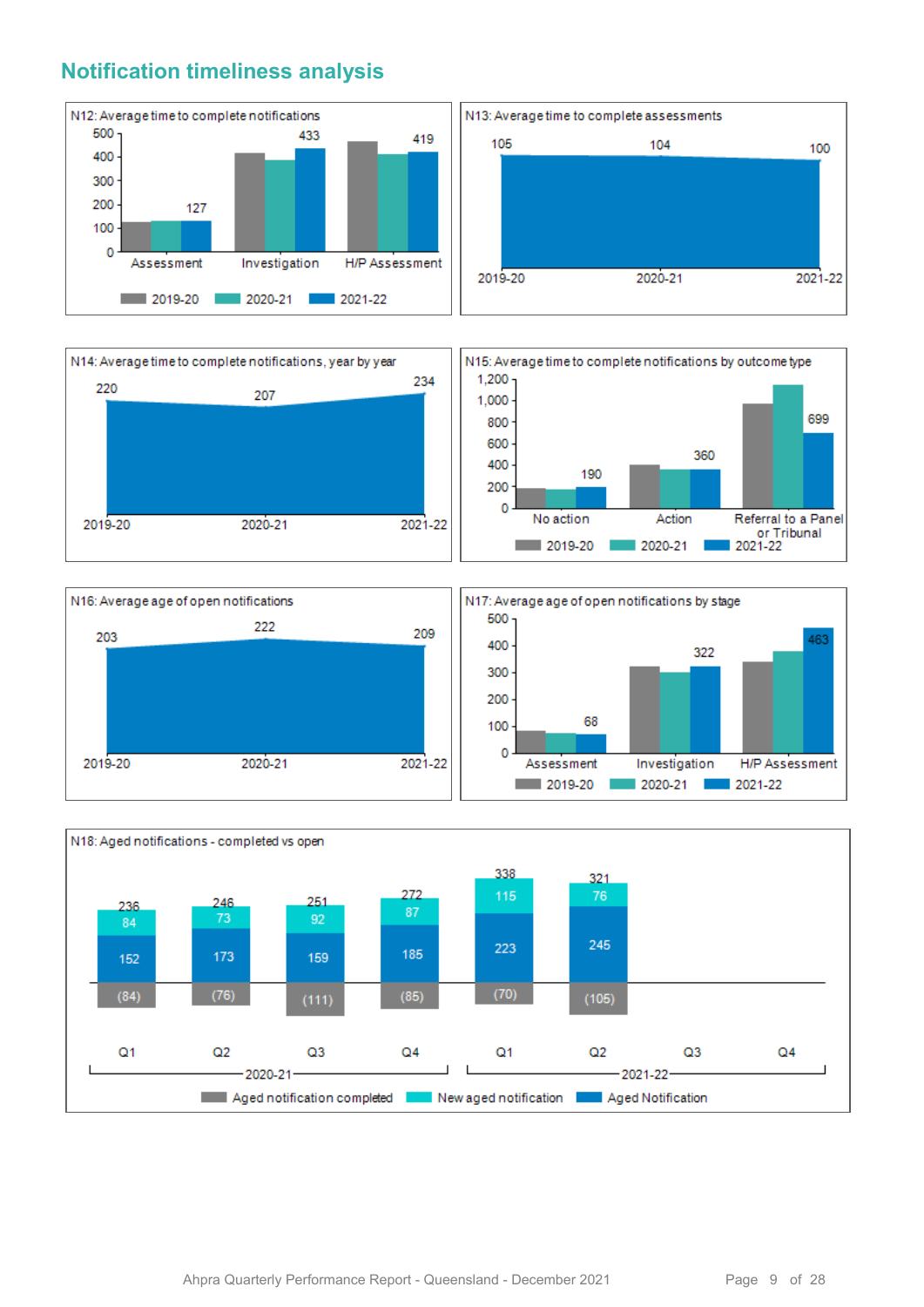#### **Tribunal matters**





| FY / Qtr       | 2020-21 | 2021-22 (YTD) | $\Delta$ | #  | %    |
|----------------|---------|---------------|----------|----|------|
| Q <sub>1</sub> | 15      | 24            | ↑        | 9  | 60%  |
| Q2             | 12      | 29            |          | 17 | 142% |
| Q <sub>3</sub> | 13      |               |          |    |      |
| Q4             | 16      |               |          |    |      |



| FY / Qtr       | 2020-21 | 2021-22 (YTD) | $\Delta$ | #  | $\frac{9}{6}$ |
|----------------|---------|---------------|----------|----|---------------|
| Q <sub>1</sub> | 4       | 8             | ↑        | 4  | 100%          |
| Q2             |         | 16            |          | 16 |               |
| Q <sub>3</sub> | 3       |               |          |    |               |
| Q4             | 4       |               |          |    |               |
| <b>YTD</b>     | 4       | 24            |          | 20 | 500%          |



| FY / Qtr       | 2020-21 | 2021-22 (YTD) | $\Delta$ | #   | $\%$   |
|----------------|---------|---------------|----------|-----|--------|
| Q <sub>1</sub> | 2       |               | J        | (2) | (100%) |
| Q2             | 3       | 11            | ↑        | 8   | 267%   |
| Q <sub>3</sub> | 2       |               |          |     |        |
| Q4             |         |               |          |     |        |
| <b>YTD</b>     | 5       | 11            |          | 6   | 120%   |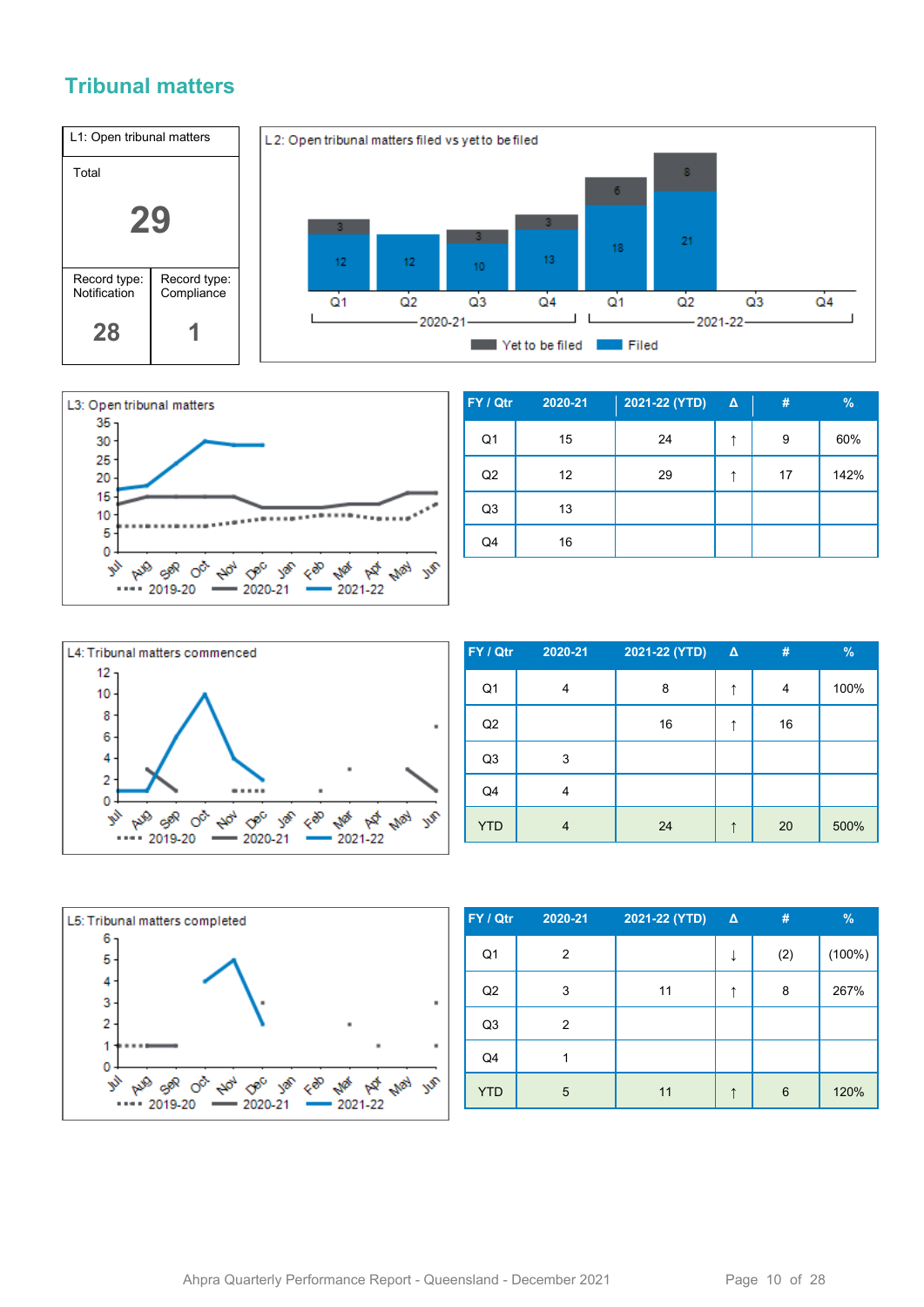







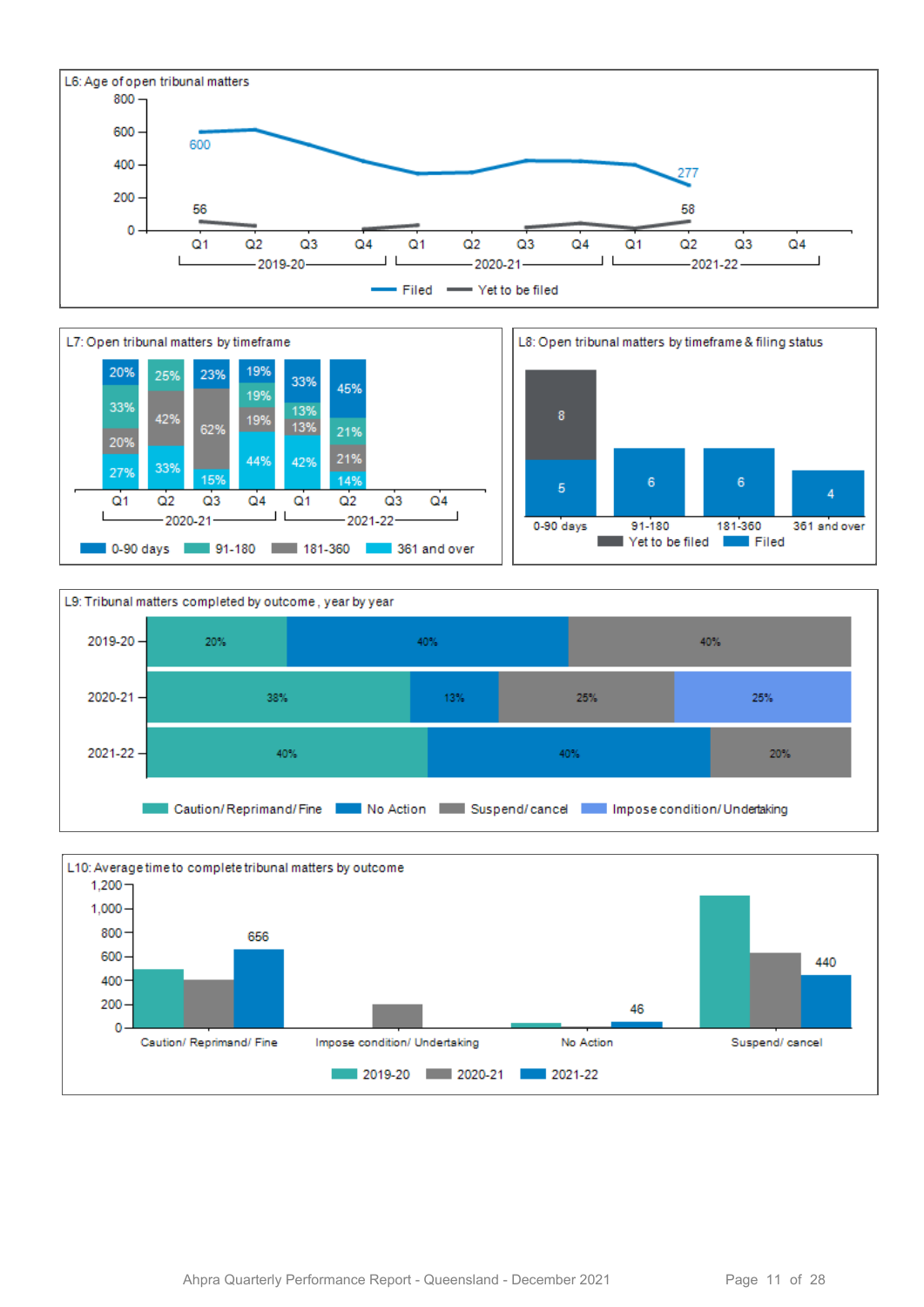#### **Panel matters**





| FY / Qtr       | 2020-21 | 2021-22 (YTD) | $\Delta$ | #   | $\frac{9}{6}$ |
|----------------|---------|---------------|----------|-----|---------------|
| Q <sub>1</sub> | 3       |               | ↓        | (3) | (100%)        |
| Q2             | 3       |               | ↓        | (3) | $(100\%)$     |
| Q <sub>3</sub> |         |               |          |     |               |
| Q4             |         |               |          |     |               |



| FY / Qtr       | 2020-21 | 2021-22 (YTD) | $\Delta$ | #   | $\%$   |
|----------------|---------|---------------|----------|-----|--------|
| Q1             |         |               | ↓        | (1) | (100%) |
| Q2             | 2       |               |          | (1) | (50%)  |
| Q <sub>3</sub> |         |               |          |     |        |
| Q4             |         |               |          |     |        |
| <b>YTD</b>     | 3       |               |          | (2) | (67%)  |



| FY / Qtr       | 2020-21 | 2021-22 (YTD) | $\Delta$ | #   | $\%$      |
|----------------|---------|---------------|----------|-----|-----------|
| Q <sub>1</sub> |         |               |          | (1) | $(100\%)$ |
| Q2             | 2       |               |          | (1) | (50%)     |
| Q <sub>3</sub> | 3       |               |          |     |           |
| Q4             |         |               |          |     |           |
| <b>YTD</b>     | 3       |               |          | (2) | (67%)     |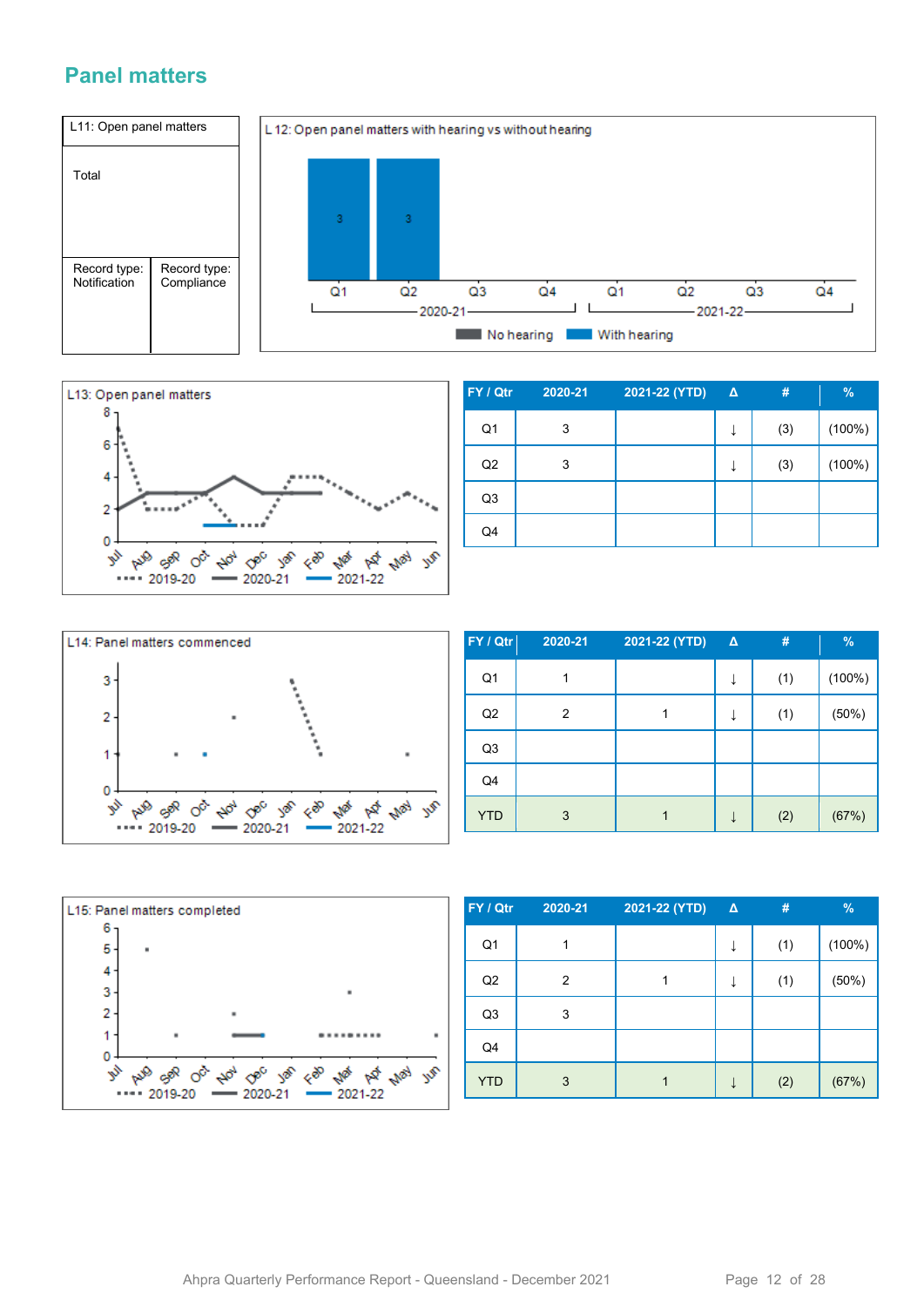





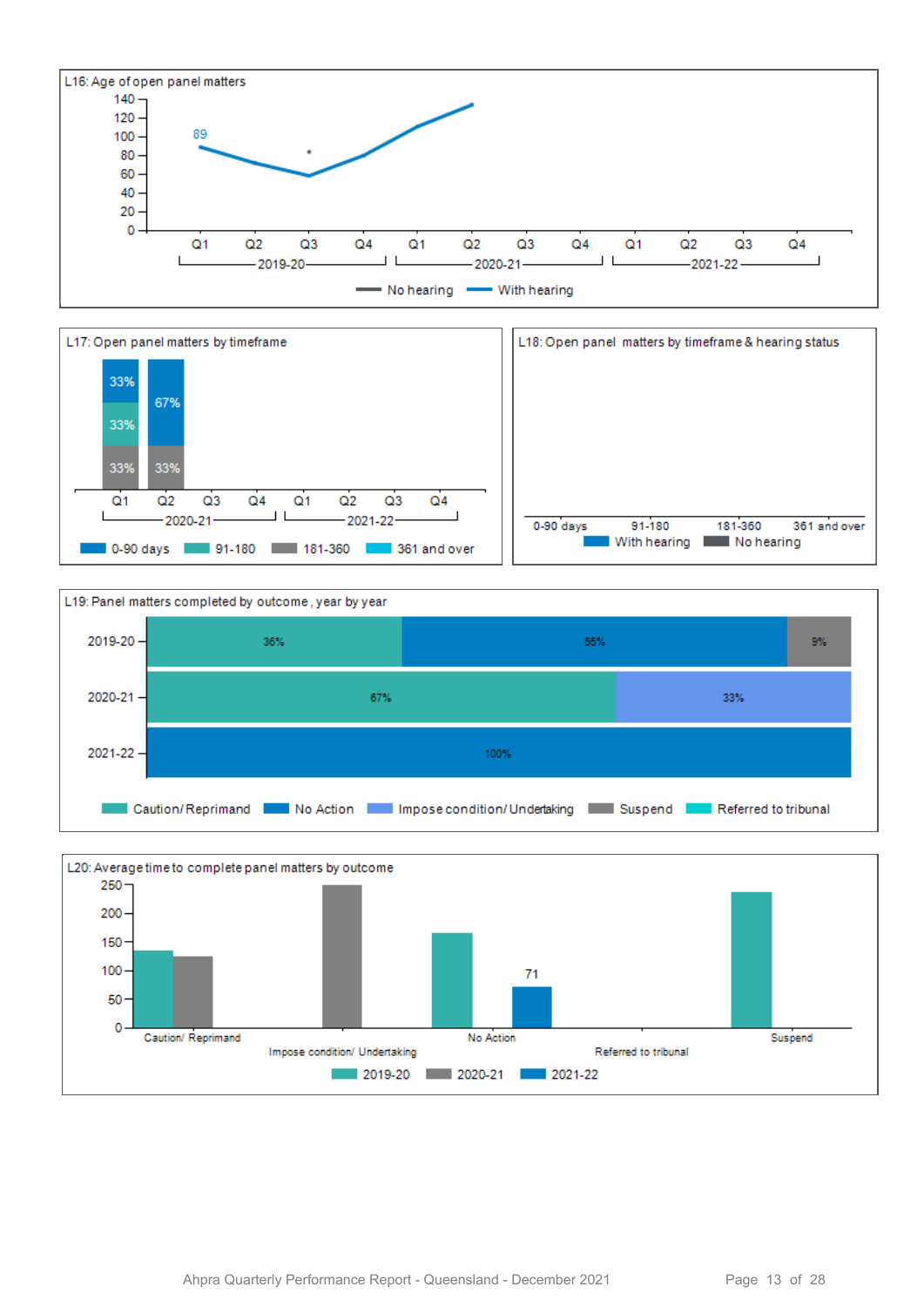#### **Panel vs tribunal matters**



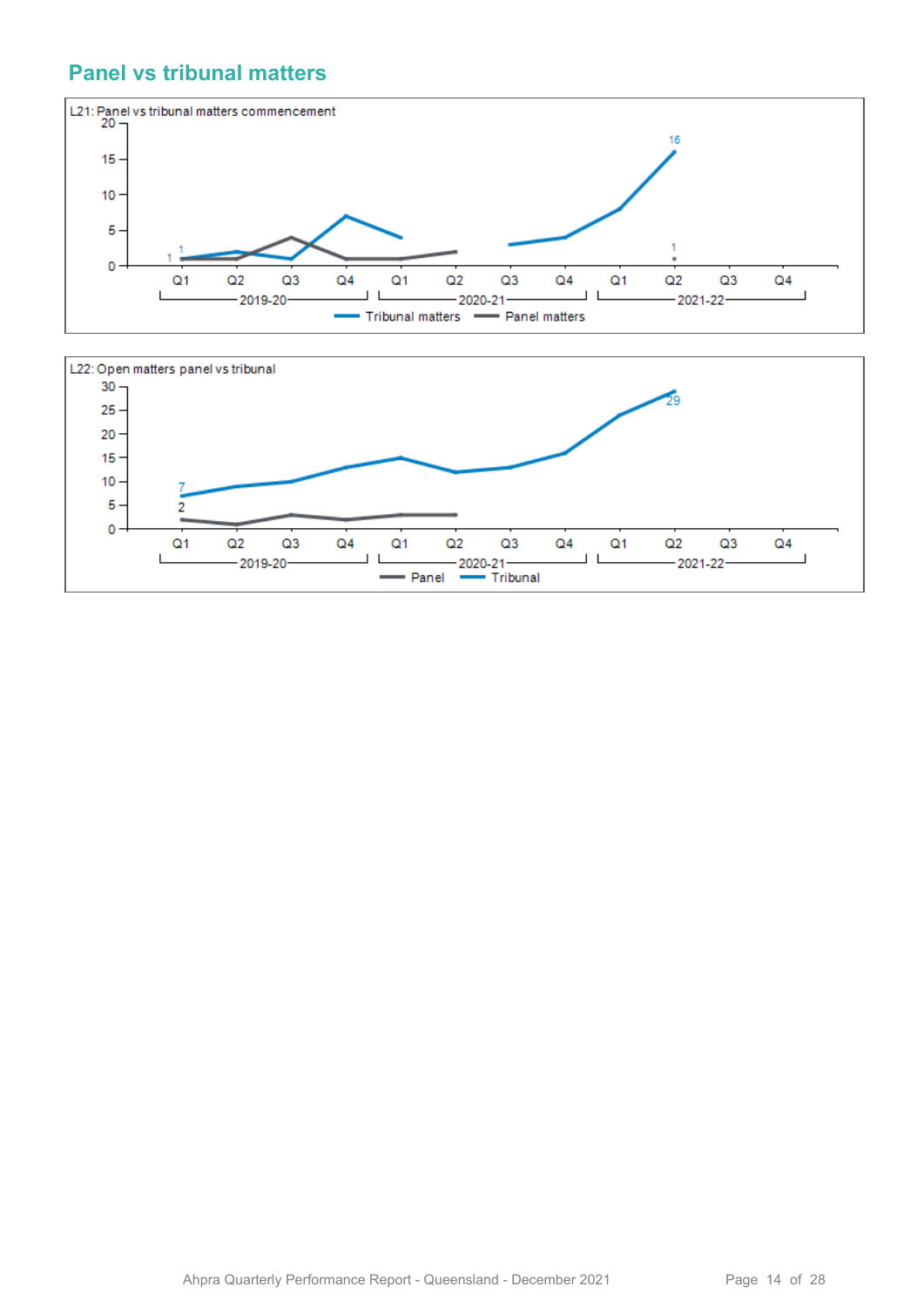#### **Criminal offences**



| FY / Qtr       | 2020-21 | 2021-22 (YTD) | $\Delta$ | # | $\%$ |
|----------------|---------|---------------|----------|---|------|
| Q <sub>1</sub> | 13      | 20            | ᠰ        | 7 | 54%  |
| Q2             | 17      | 23            |          | 6 | 35%  |
| Q <sub>3</sub> | 19      |               |          |   |      |
| Q4             | 16      |               |          |   |      |



| FY / Qtr       | 2020-21 | 2021-22 (YTD) | $\Delta$ | #   | $\%$  |
|----------------|---------|---------------|----------|-----|-------|
| Q <sub>1</sub> | 4       | 14            | ↑        | 10  | 250%  |
| Q2             | 8       | 6             |          | (2) | (25%) |
| Q <sub>3</sub> | 14      |               |          |     |       |
| Q4             |         |               |          |     |       |
| <b>YTD</b>     | 12      | 20            |          | 8   | 67%   |



| FY / Qtr   | 2020-21 | 2021-22 (YTD) | Δ | #   | $\%$  |
|------------|---------|---------------|---|-----|-------|
| Q1         | 4       | 11            | ↑ | 7   | 175%  |
| Q2         | 5       | 3             |   | (2) | (40%) |
| Q3         | 12      |               |   |     |       |
| Q4         | 10      |               |   |     |       |
| <b>YTD</b> | 9       | 14            | ↑ | 5   | 56%   |



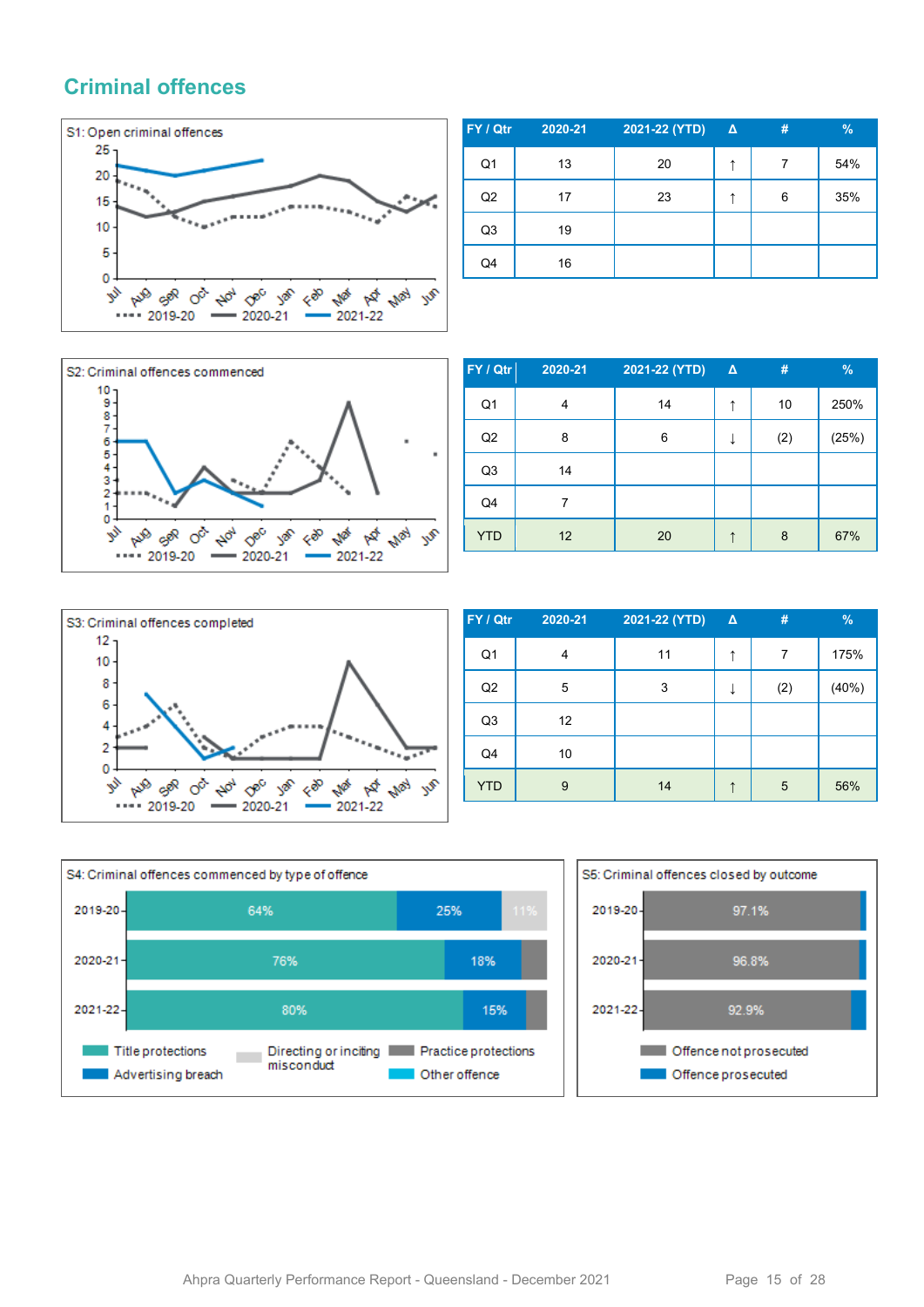#### **Monitoring and compliance**





| FY / Qtr       | 2020-21 | 2021-22 (YTD) | Δ | #    | %     |
|----------------|---------|---------------|---|------|-------|
| Q <sub>1</sub> | 153     | 151           | ↓ | (2)  | (1%)  |
| Q2             | 141     | 131           | ↓ | (10) | (7%)  |
| Q <sub>3</sub> | 141     |               |   |      |       |
| Q4             | 132     |               |   |      |       |
| <b>YTD</b>     | 294     | 282           |   | (12) | (4% ) |



| FY / Qtr       | 2020-21 | 2021-22 (YTD) | Δ | #  | $\frac{9}{6}$ |
|----------------|---------|---------------|---|----|---------------|
| Q <sub>1</sub> | 104     | 144           | ↑ | 40 | 38%           |
| Q2             | 75      | 109           | ↑ | 34 | 45%           |
| Q <sub>3</sub> | 98      |               |   |    |               |
| Q4             | 139     |               |   |    |               |
| <b>YTD</b>     | 179     | 253           | ↑ | 74 | 41%           |



| FY / Qtr       | 2020-21 | 2021-22 (YTD) | $\Delta$ | #   | %   |
|----------------|---------|---------------|----------|-----|-----|
| Q <sub>1</sub> | 891     | 998           | ↑        | 107 | 12% |
| Q2             | 956     | 1,012         | ᠰ        | 56  | 6%  |
| Q <sub>3</sub> | 1,000   |               |          |     |     |
| Q4             | 996     |               |          |     |     |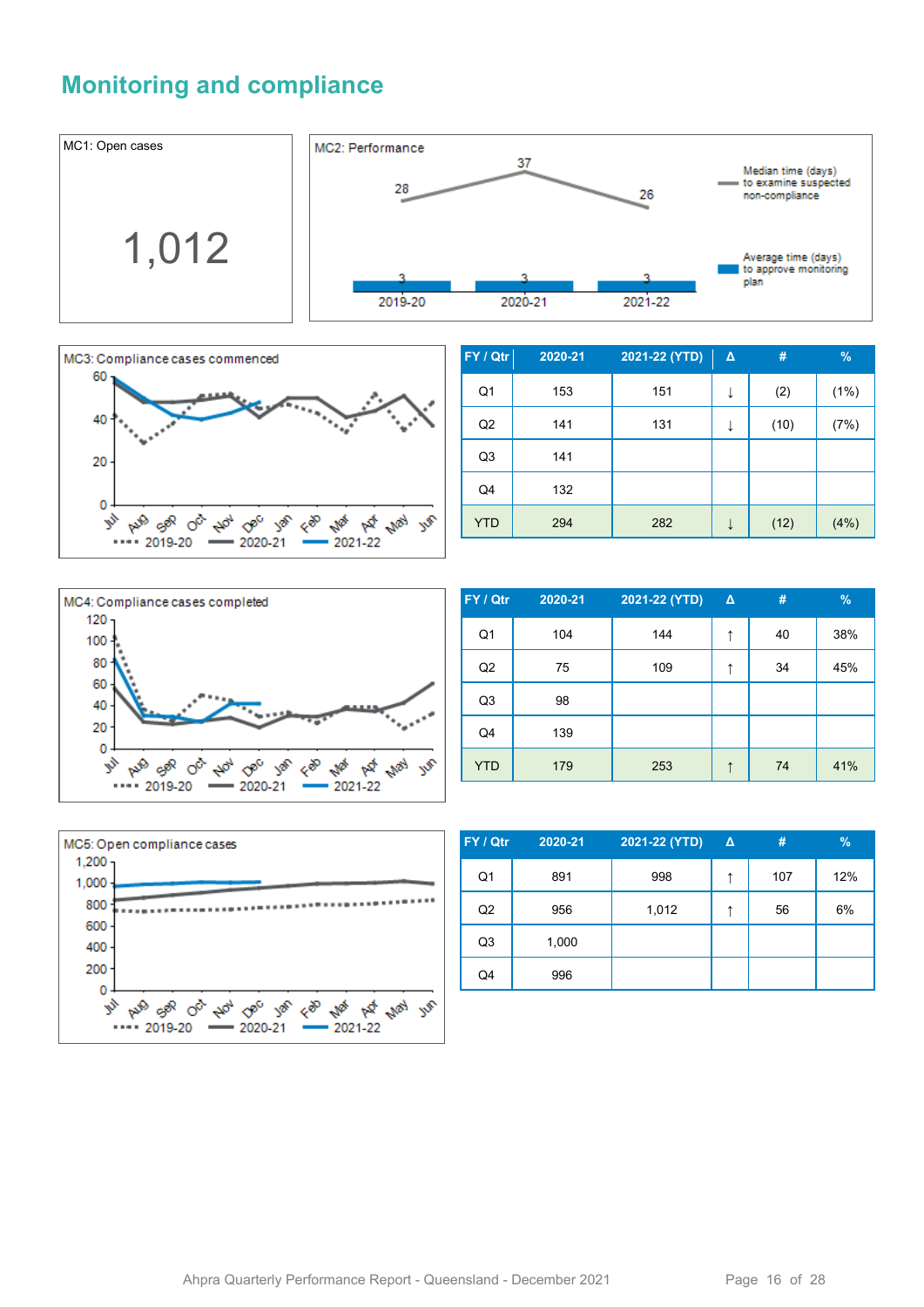



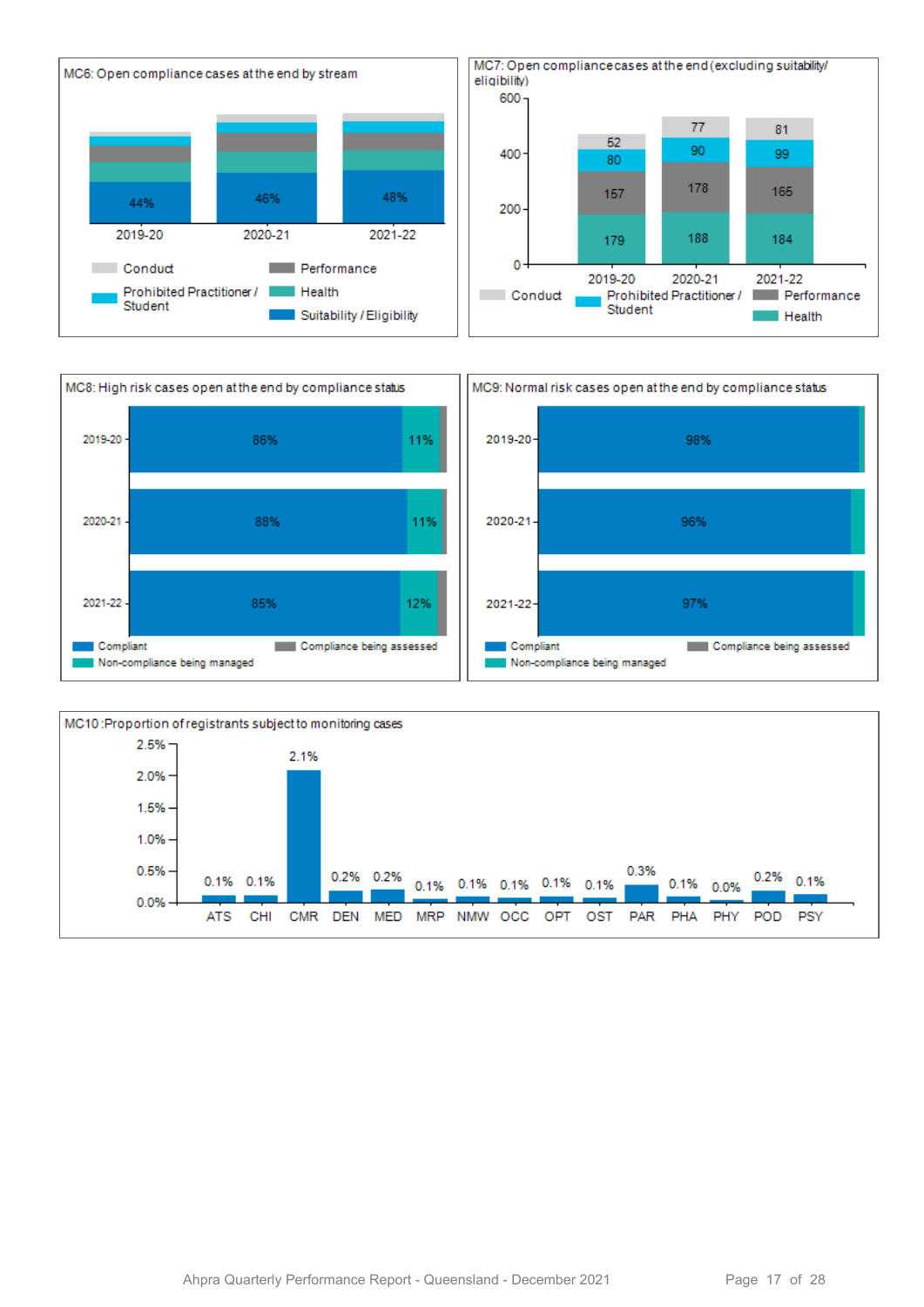# **Report Glossary**

Note: report content provided below does not necessarily apply to all National Board reports. The reference numbers in the performance report should be used to find relevant descriptions below.

| <b>Report content</b>                       | <b>Description</b>                                                                                                                                                                                                    |
|---------------------------------------------|-----------------------------------------------------------------------------------------------------------------------------------------------------------------------------------------------------------------------|
| <b>Registration of health practitioners</b> |                                                                                                                                                                                                                       |
| R1: Registrants                             | The number of registered health practitioners at the end of the<br>reporting quarter.                                                                                                                                 |
| R2: Registrant numbers, year by year        | The number of registered health practitioners at the end of each<br>reporting quarter.                                                                                                                                |
| R3: Registration types                      | The number of registered health practitioners, by the type of<br>registration held at the end of the reporting quarter.                                                                                               |
| R4: PPP of Registrants                      | The number of registered health practitioners, by their principal place<br>of practice ('PPP') at the end of the reporting quarter.                                                                                   |
| R5: Age of Registrants                      | The number of registered health practitioners in various age groups<br>at the end of the reporting quarter.                                                                                                           |
| R6: Gender of Registrants                   | The gender breakdown of registered health practitioners at the end of<br>the reporting quarter.                                                                                                                       |
| type                                        | R7: Endorsed registrants by endorsement The number of registered health practitioners in various endorsement<br>types at the end of the reporting quarter.                                                            |
| R8: Registrants by profession               | The number of registered health practitioners in each profession at<br>the end of the reporting quarter.                                                                                                              |
| R9: Registrants by division                 | The number of registered practitioners by division                                                                                                                                                                    |
| <b>Applications for registration</b>        |                                                                                                                                                                                                                       |
| A1: Applications this financial year        | The number of applications for registration this financial year that<br>have been received, finalised and remain open.                                                                                                |
| A2: Registration online applications        | The number and proportion of registered health practitioners that<br>apply for registration online, rather than by hard copy form.                                                                                    |
| A3: Applications open                       | The blue line on this line graph shows the open applications for<br>registration at the end of each month during the current financial<br>year. The grey line shows those open during the previous financial<br>year. |
|                                             | The table on the right of the line graph shows the number of open<br>applications at the end of each quarter and provides the difference<br>compared to same time for the previous financial year.                    |
| A4: Applications received                   | The blue line on this line graph shows the applications for registration<br>received during each month of the current financial year. The grey<br>line shows those received during the previous financial year.       |
|                                             | The table on the right of the line graph shows the number of<br>applications received during each quarter and provides the difference<br>compared to same period for the previous financial year.                     |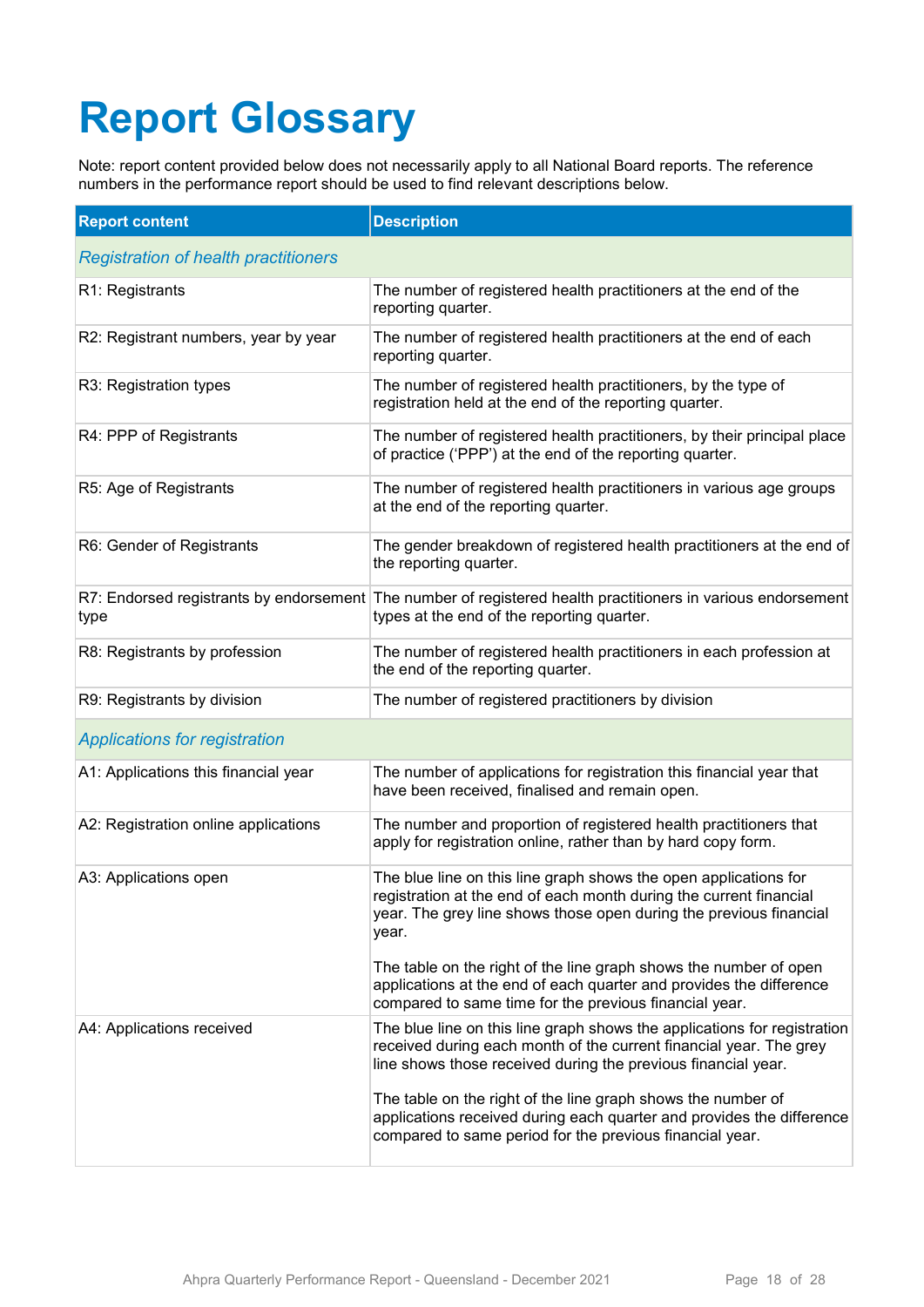| A5: Applications finalised                             | The blue line on this line graph shows the applications for registration<br>finalised during each month of the current financial year. The grey<br>line shows those finalised during the previous financial year.<br>The table on the right of the line graph shows the number of<br>applications finalised during each quarter and provides the difference<br>compared to same period for the previous financial year. |
|--------------------------------------------------------|-------------------------------------------------------------------------------------------------------------------------------------------------------------------------------------------------------------------------------------------------------------------------------------------------------------------------------------------------------------------------------------------------------------------------|
| A6: Applications received by applicant's<br><b>PPP</b> | The number of applications received each financial year by the<br>applicant's principal place of practice during that financial year.                                                                                                                                                                                                                                                                                   |
| A7: Applications received by applicant<br>type         | The trend of applications received each reporting quarter for new<br>domestic graduates (blue line), new overseas qualified applicants<br>(dark grey line) and all other applicants (light grey line).                                                                                                                                                                                                                  |
| A8: Outcomes of finalised applications                 | The number of applications for registration finalised by the outcome<br>of the application for the two previous financial years.                                                                                                                                                                                                                                                                                        |
| A9: Outcome of finalised applications                  | The number of applications for registration finalised by the outcome<br>of the application for the current and previous financial years broken<br>down into reporting quarters.                                                                                                                                                                                                                                         |
| A10: Median time to decide applications                | The median time to decide applications each month of the previous<br>financial year and current financial year to date. The timeframe<br>commences when the applicant has submitted all required<br>documentation until a final decision has been made on the<br>application.                                                                                                                                           |
| A11: Open applications within statutory<br>timeframe   | The Statutory timeframe is the 90 calendar day period allowed to<br>decide an application for registration under s. 85 of the National Law.<br>The graph highlights the percentage of open applications that were<br>within the statutory timeframe at the end of the month over the<br>current financial year and previous financial year.                                                                             |
| <b>Endorsement applications for registration</b>       |                                                                                                                                                                                                                                                                                                                                                                                                                         |
| A12: Applications open                                 | The blue line on this line graph shows the open applications for<br>endorsement at the end of each month during the current financial<br>year. The grey line shows those open during the previous financial<br>year.                                                                                                                                                                                                    |
|                                                        | The table on the right of the line graph shows the number of open<br>applications for endorsement at the end of each quarter and provides<br>the difference compared to same time for the previous financial year.                                                                                                                                                                                                      |
| A13: Applications received                             | The blue line on this line graph shows the applications for<br>endorsement received during each month of the current financial<br>year. The grey line shows those received during the previous<br>financial year.                                                                                                                                                                                                       |
|                                                        | The table on the right of the line graph shows the number of<br>applications for endorsement received during each quarter and<br>provides the difference compared to same period for the previous<br>financial year.                                                                                                                                                                                                    |
| A 14: Applications finalised                           | The blue line on this line graph shows the applications for<br>endorsement finalised during each month of the current financial<br>year. The grey line shows those finalised during the previous<br>financial year.                                                                                                                                                                                                     |
|                                                        | The table on the right of the line graph shows the number of<br>applications for endorsement finalised during each quarter and<br>provides the difference compared to same period for the previous                                                                                                                                                                                                                      |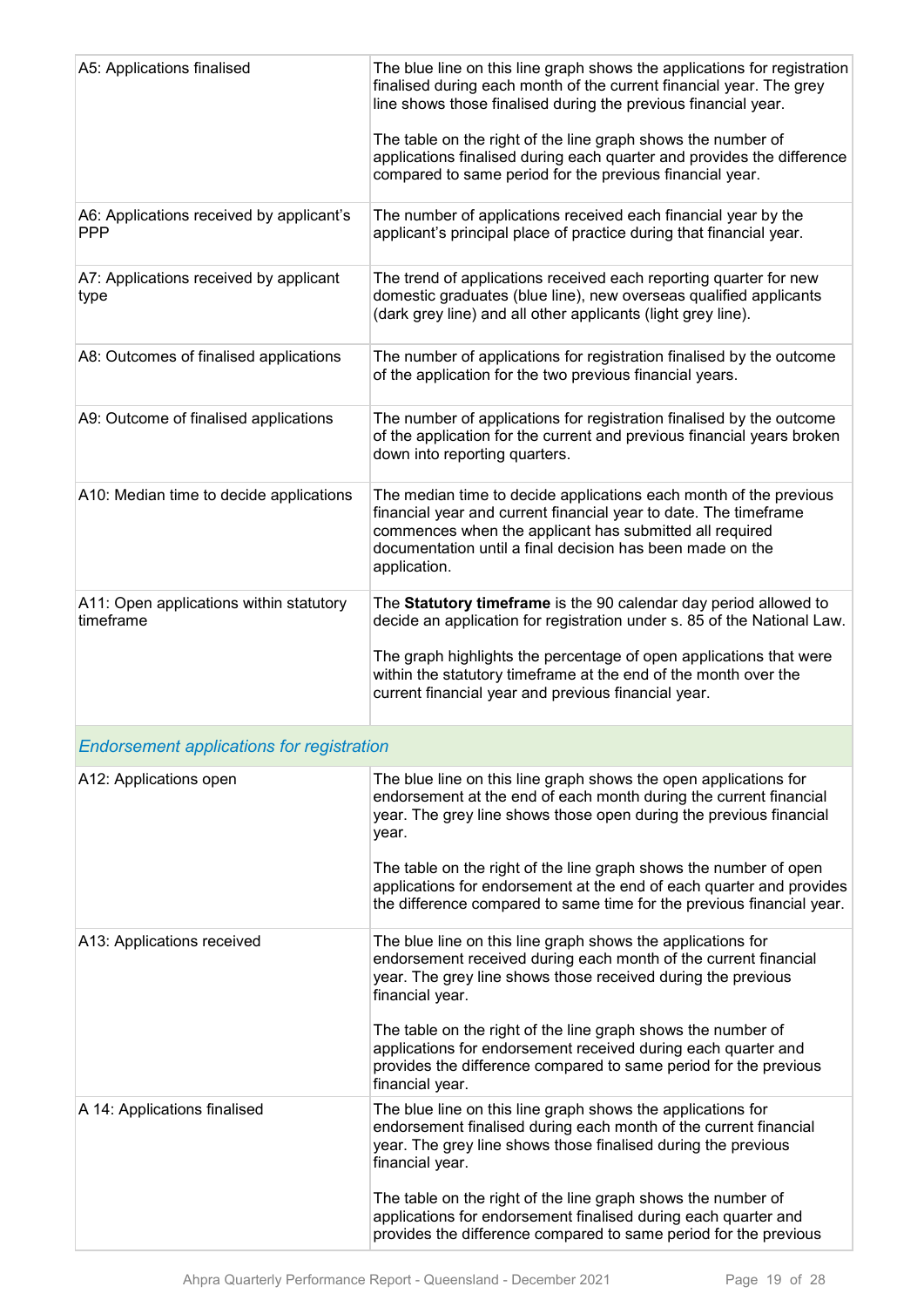|                                       | financial year.                                                                                                                                                                                                                                                                                                                                                                                                                                                                                                                                                                                                                                                                                 |
|---------------------------------------|-------------------------------------------------------------------------------------------------------------------------------------------------------------------------------------------------------------------------------------------------------------------------------------------------------------------------------------------------------------------------------------------------------------------------------------------------------------------------------------------------------------------------------------------------------------------------------------------------------------------------------------------------------------------------------------------------|
| Notifications about registrants       |                                                                                                                                                                                                                                                                                                                                                                                                                                                                                                                                                                                                                                                                                                 |
| N1: Notifications this financial year | The number of notifications that have been received, completed and<br>remain open this financial year and the percentage compared with<br>same time previous financial year.                                                                                                                                                                                                                                                                                                                                                                                                                                                                                                                    |
|                                       | Open notifications are those notifications that remain open at the<br>end of the reporting period, in the assessment, investigation, health<br>or performance assessment stage.<br>Note: Matters open in the Panel Hearing or Tribunal Hearing stage<br>are excluded from the Open Notifications count, but are counted in<br>the Legal Services section of the report.                                                                                                                                                                                                                                                                                                                         |
|                                       | Received notifications are those that are received by Ahpra,<br>including those referred to Ahpra by the Office of the Health<br>Ombudsman in QLD, that are decided under section 149 of the<br>National Law (s. 150 in QLD) to meet the requirements of a<br>notification.                                                                                                                                                                                                                                                                                                                                                                                                                     |
|                                       | Completed notifications include the notifications that are closed<br>from the assessment, investigation, or health and performance<br>stages, or those that are progressed from these stages to a Panel<br>Hearing or Tribunal Hearing.<br>For example: a matter in investigation that is decided to be referred<br>to a Tribunal Hearing will be counted as a notification completion.<br>Likewise a matter in which No Further action is decided at the<br>assessment stage will be counted as a completed notification.<br>Note: Completed notification is different from notifications closed<br>which includes closures for all stages (including Panel Hearing and<br>Tribunal Hearings). |
| N2: Received vs completed             | The number of notifications that have been received compared to the<br>number of notifications that have been completed during each<br>reporting quarter in the current financial year.                                                                                                                                                                                                                                                                                                                                                                                                                                                                                                         |
| N3: Open Notifications                | The blue line on this line graph shows the number of notifications<br>opened during each reporting month of the current financial year<br>compared with the numbers opened during each reporting month of<br>the two previous financial years.<br>The table on the right of the line graph provides the number of<br>notifications that remained open at the end of each reporting quarter<br>and also provides the difference compared to same time last financial<br>year.                                                                                                                                                                                                                    |
| N4: Notifications received            | The blue line on this line graph shows the number of notifications<br>received during each reporting month of the current financial year<br>compared with the numbers received during each reporting month of<br>the two previous financial years.                                                                                                                                                                                                                                                                                                                                                                                                                                              |
|                                       | The table on the right of the line graph provides the number of<br>notifications received during each reporting quarter and also provides<br>the difference compared to same time last financial year.                                                                                                                                                                                                                                                                                                                                                                                                                                                                                          |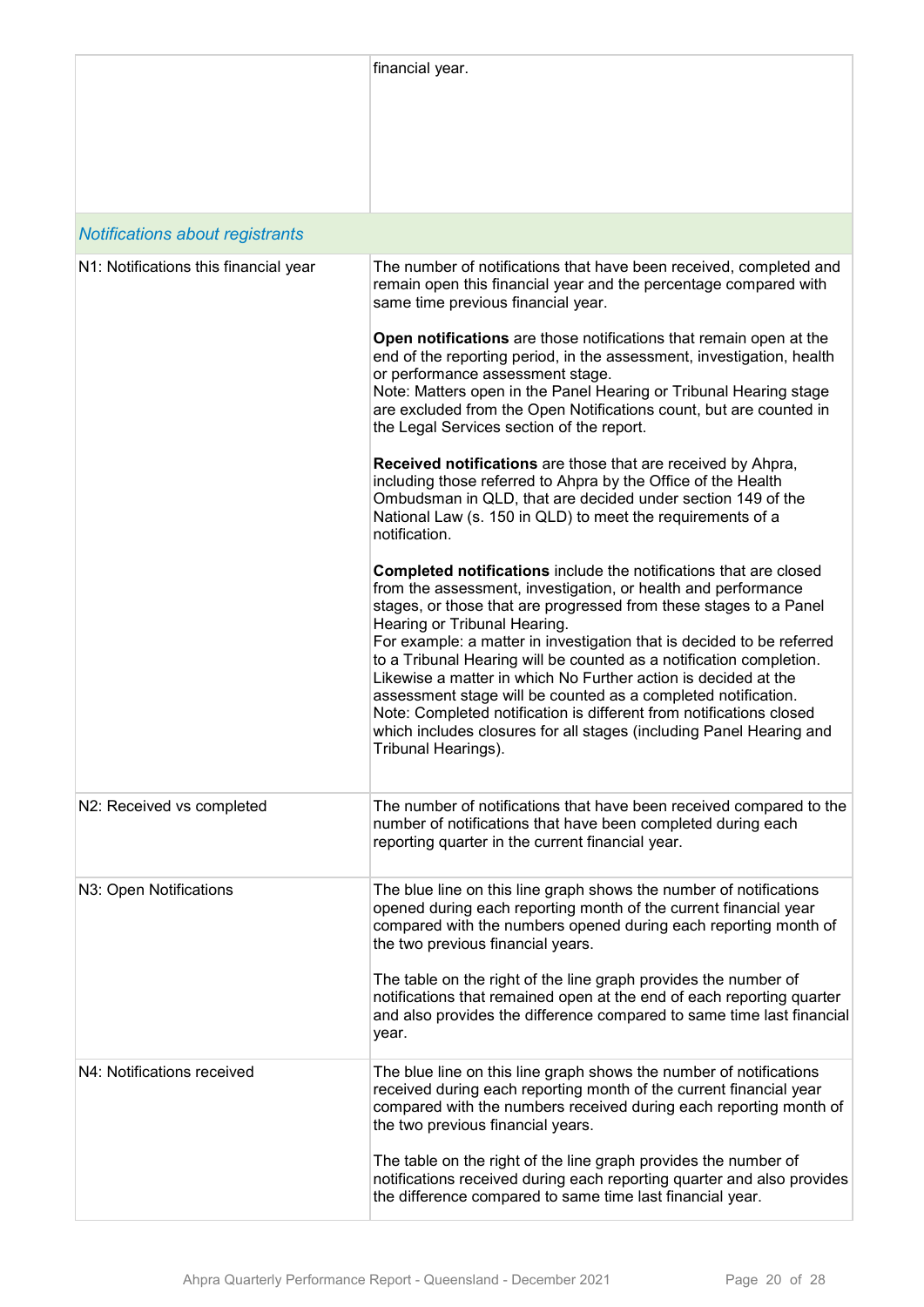| N5: Notifications completed                                                   | The blue line on this line graph shows the number of notifications<br>completed during each reporting month of the current financial year<br>compared with the numbers completed during each reporting month<br>of the two previous financial years.<br>The table on the right of the line graph provides the number of<br>notifications completed during each reporting quarter and also<br>provides the difference compared to same time last financial year. |
|-------------------------------------------------------------------------------|-----------------------------------------------------------------------------------------------------------------------------------------------------------------------------------------------------------------------------------------------------------------------------------------------------------------------------------------------------------------------------------------------------------------------------------------------------------------|
| N6: I/A Taken                                                                 | This section shows the total number Immediate Actions ('I/A') taken<br>during this financial year and percentage compared with same time<br>previous financial year.                                                                                                                                                                                                                                                                                            |
|                                                                               | Immediate Action means the interim step taken to restrict a<br>practitioner's registration while a complaint is investigated. Immediate<br>actions include:                                                                                                                                                                                                                                                                                                     |
|                                                                               | - the suspension of, or imposition of a condition on, a registered<br>health practitioner's or student's registration<br>- accepting an undertaking from a registered health practitioner or<br>student, and<br>- accepting the surrender of a registered health practitioner's or<br>student's registration.                                                                                                                                                   |
| I/A was initiated                                                             | N7: % of new notifications received where This area chart shows the percentage of the total notifications<br>received during a reporting quarter where an Immediate Action was<br>initiated for the matter.                                                                                                                                                                                                                                                     |
| N8: Outcome of immediate actions                                              | Percentage of different outcomes of immediate actions for the current<br>financial year and two previous financial years, including accepting<br>surrender, accepting undertaking, I/A not taken, suspend registration<br>and impose conditions.                                                                                                                                                                                                                |
| N9: Median time to take IA                                                    | The median time (measured in calendar days) to take I/A for the<br>current financial year and previous financial by quarter                                                                                                                                                                                                                                                                                                                                     |
| N10: Notifications completed by stage<br>and outcome type this financial year | Percentage of notifications that are completed in the assessment,<br>investigation or health or performance assessment stage. Each stage<br>is then further broken down to highlight the percentage of<br>notifications completed by stage and outcome where the stages are<br>no action, action and referral to a Panel or Tribunal.                                                                                                                           |
|                                                                               | No action includes outcomes where a person surrenders their<br>registration.                                                                                                                                                                                                                                                                                                                                                                                    |
| N11: Notifications completed by outcome,<br>year by year                      | Percentage of notifications completed for the current financial year<br>and two previous financial years, by outcome including no action,<br>impose conditions, caution, referral to a Panel or Tribunal and accept<br>undertaking.                                                                                                                                                                                                                             |
| N12: Average time to complete<br>notifications                                | The timeframe of a notification commences when Ahpra accepts<br>the matter as a notification until a final decision has been made on<br>the notification or it is referred to a Panel or Tribunal.                                                                                                                                                                                                                                                              |
|                                                                               | The graph outlines the average time (measured in calendar days) to<br>complete notifications in the investigation, assessment and health or<br>performance assessment stage for the current financial year and two<br>previous financial years.                                                                                                                                                                                                                 |
| N13: Average time to complete<br>assessments                                  | The average time (measured in calendar days) to complete<br>assessments for the current financial year and two previous financial<br>years.                                                                                                                                                                                                                                                                                                                     |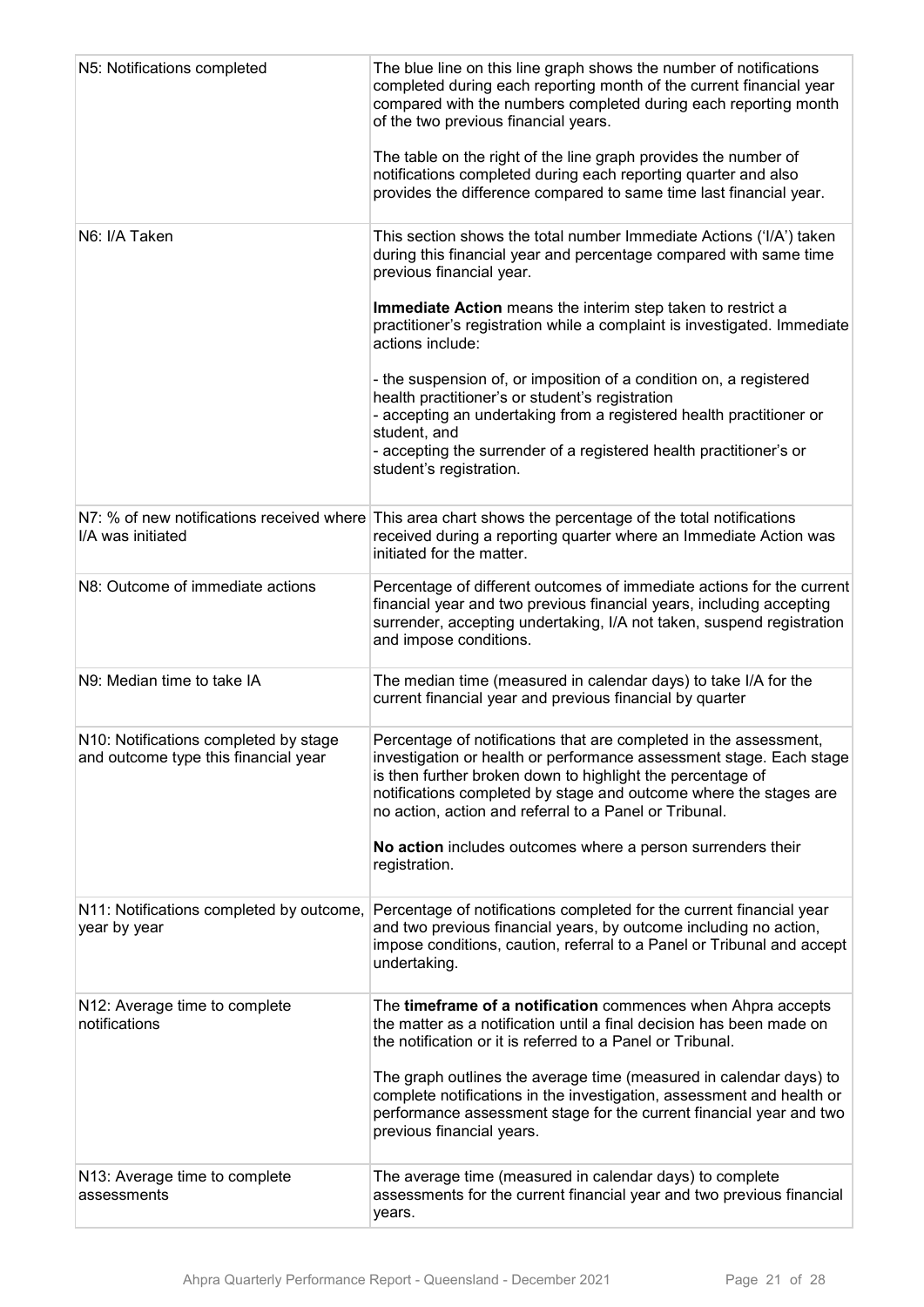| N14: Average time to complete<br>notifications, year by year   | The average time (measured in calendar days) to complete<br>notifications for the current financial year and two previous financial<br>years.                                                                                                                                                                                                                                                                                                                             |
|----------------------------------------------------------------|---------------------------------------------------------------------------------------------------------------------------------------------------------------------------------------------------------------------------------------------------------------------------------------------------------------------------------------------------------------------------------------------------------------------------------------------------------------------------|
| N15: Average time to complete<br>notifications by outcome type | The average time (measured in calendar days) to complete<br>notifications for the current financial year and two previous financial<br>years by outcome type including no action, action and referral to a<br>Panel or Tribunal.                                                                                                                                                                                                                                          |
| N16: Average age of open notifications                         | The age of an open notification refers to the length of time from<br>when Ahpra accepted the matter as a notification to the end of the<br>relevant reporting period.                                                                                                                                                                                                                                                                                                     |
|                                                                | The graph outlines the average age (measured in calendar days) of<br>open notifications for the current financial year and two previous<br>financial years.                                                                                                                                                                                                                                                                                                               |
| stage                                                          | N17: Average age of open notifications by The average age (measured in calendar days) of open notifications<br>for the current financial year and two previous financial years by<br>stage including assessment, investigation and health or performance<br>assessment.                                                                                                                                                                                                   |
| N18: Aged notifications – completed vs<br>open                 | An aged notification is a notification where it is 12 months or longer<br>since Ahpra has accepted the matter as a notification.                                                                                                                                                                                                                                                                                                                                          |
|                                                                | The graph shows the number of aged notifications that were<br>completed during the quarter in grey. This is compared to the number<br>of aged notifications that remained open at the end of the quarter.<br>The dark blue shows the number of notifications that were already<br>aged at the end of previous quarter and the light blue shows the<br>notifications that became aged during the reporting period and<br>remained open at the end of the reporting period. |
| <b>Tribunal and Panel matters</b>                              |                                                                                                                                                                                                                                                                                                                                                                                                                                                                           |
| L1: Open tribunal matters                                      | Open tribunal matters are those tribunal matters that remain open<br>at the end of the reporting period. Tribunal matters will become open<br>tribunal matters when the decision to refer a matter to the Tribunal<br>has been made or when the matter has been filed with the Tribunal.<br>This section shows the number of tribunal matters that were open at<br>the end of the reporting quarter.                                                                      |
| L2: Open tribunal matters filed vs yet to<br>be filed          | The number of open tribunal matters compared to the number of<br>tribunal matters that are yet to be filed each quarter.                                                                                                                                                                                                                                                                                                                                                  |
| L3: Open tribunal matters                                      | The blue line on this line graph shows the number of tribunal matters<br>open during each reporting month of the current financial year<br>compared with the numbers open at the end of each reporting month<br>of the two previous financial years.                                                                                                                                                                                                                      |
|                                                                | The table on the right of the line graph provides the number of open<br>tribunal matters that remained open at the end of each reporting<br>quarter and also provides the difference compared to same time last<br>financial year.                                                                                                                                                                                                                                        |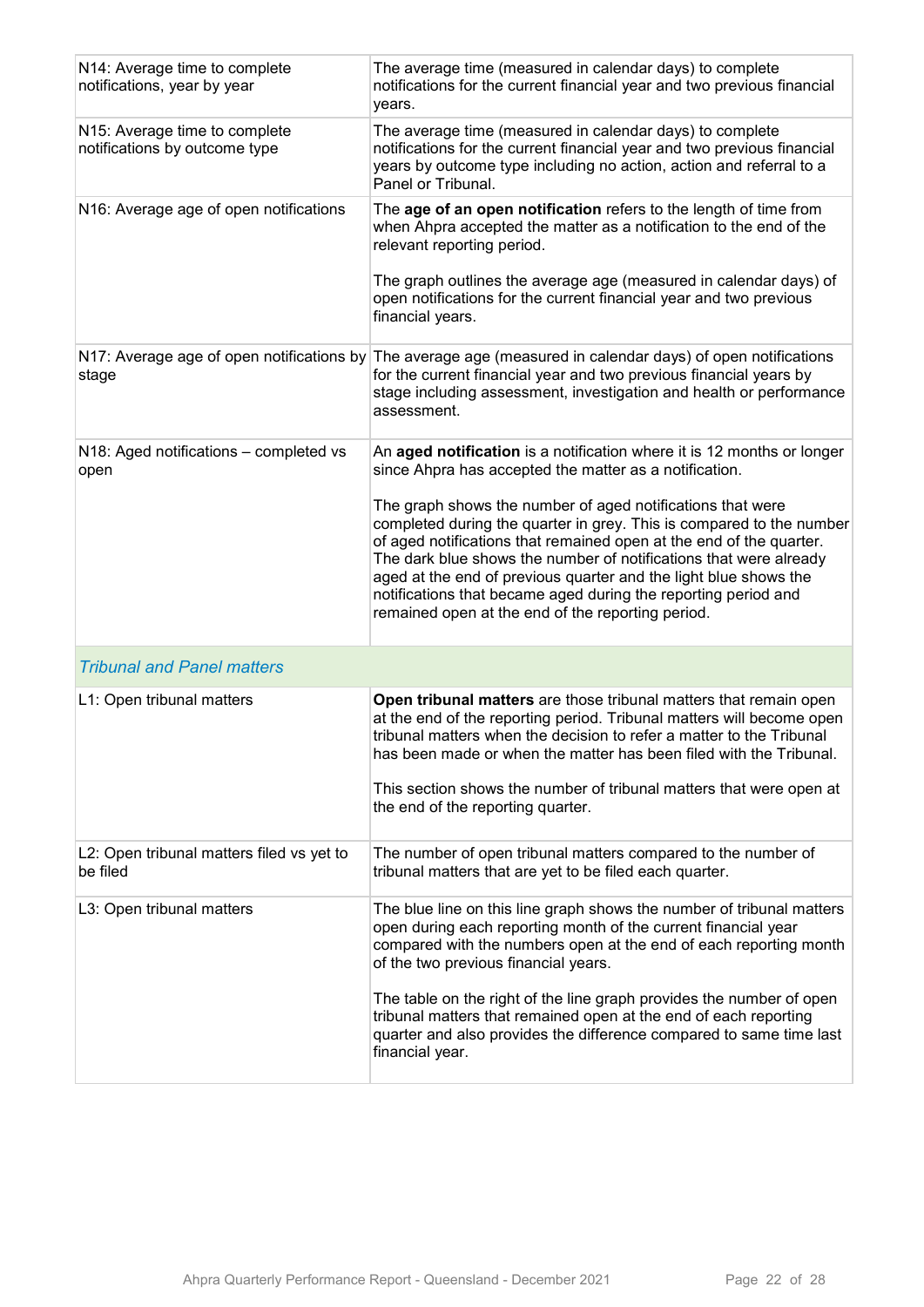| L4: Tribunal matters commenced                               | Tribunal matters are commenced when the matter is sent to the<br>Tribunal.<br>This line graph, via the blue line, shows the number of tribunal<br>matters commenced during each reporting month of the current<br>financial year compared with the numbers commenced during each<br>reporting month of the two previous financial years.<br>The table on the right of the line graph provides the number of<br>tribunal matters that commenced at the end of each reporting quarter<br>and also provides the difference compared to same time last financial<br>year.                                                                                                                                                                               |
|--------------------------------------------------------------|-----------------------------------------------------------------------------------------------------------------------------------------------------------------------------------------------------------------------------------------------------------------------------------------------------------------------------------------------------------------------------------------------------------------------------------------------------------------------------------------------------------------------------------------------------------------------------------------------------------------------------------------------------------------------------------------------------------------------------------------------------|
| L5: Tribunal matters completed                               | Completed tribunal matters are matters where there has been an<br>outcome from the tribunal including caution/reprimand/fine, impose<br>condition/undertaking, no action and suspend/cancel. It also includes<br>where a matter is referred back to the National Board.<br>This line graph, via the blue line, shows the number of tribunal<br>matters completed during each reporting month of the current<br>financial year compared with the numbers completed during each<br>reporting month of the two previous financial years.<br>The table on the right of the line graph provides the number of<br>completed tribunal matters during each reporting quarter and also<br>provides the difference compared to same time last financial year. |
| L6: Age of open tribunal matters                             | The age of an open tribunal matter commences when the decision<br>to refer to tribunal is recorded in Ahpra's system until the end of the<br>relevant reporting period.<br>This graph shows the age (measured in calendar days) of tribunal<br>matters that remain open each quarter. This includes tribunal matters<br>filed (blue line) and matters yet to be filed (grey line).                                                                                                                                                                                                                                                                                                                                                                  |
| L7: Open tribunal matters by timeframe                       | The timeframe of open tribunal matters each quarter and the<br>percentage of open tribunal matters in each timeframe.                                                                                                                                                                                                                                                                                                                                                                                                                                                                                                                                                                                                                               |
| L8: Open tribunal matters by timeframe<br>and filing status  | The timeframe of open tribunal matters at the end of the reporting<br>quarter and filing status of the open tribunal matters which is either<br>yet to be filed or filed.                                                                                                                                                                                                                                                                                                                                                                                                                                                                                                                                                                           |
| L9: Tribunal matters completed by<br>outcome, year by year   | The percentage of tribunal matters completed by outcome including<br>caution/reprimand/fine, impose condition/undertaking, no action and<br>suspend/cancel over the current financial year and two previous<br>financial years.<br>No action includes outcomes where a person surrenders their<br>registration and where the Tribunal refers the matter back to the<br>National Board.                                                                                                                                                                                                                                                                                                                                                              |
| L10: Average time to complete tribunal<br>matters by outcome | The time to complete tribunal matters commences from when the<br>referral decision is recorded in Ahpra's system to when the final<br>decision is made.<br>The graph outlines the average time (measured in calendar days) to<br>complete tribunal matters for the current financial year and two<br>previous financial years by outcome including caution/reprimand/fine,<br>impose condition/undertaking, no action and suspend/cancel.                                                                                                                                                                                                                                                                                                           |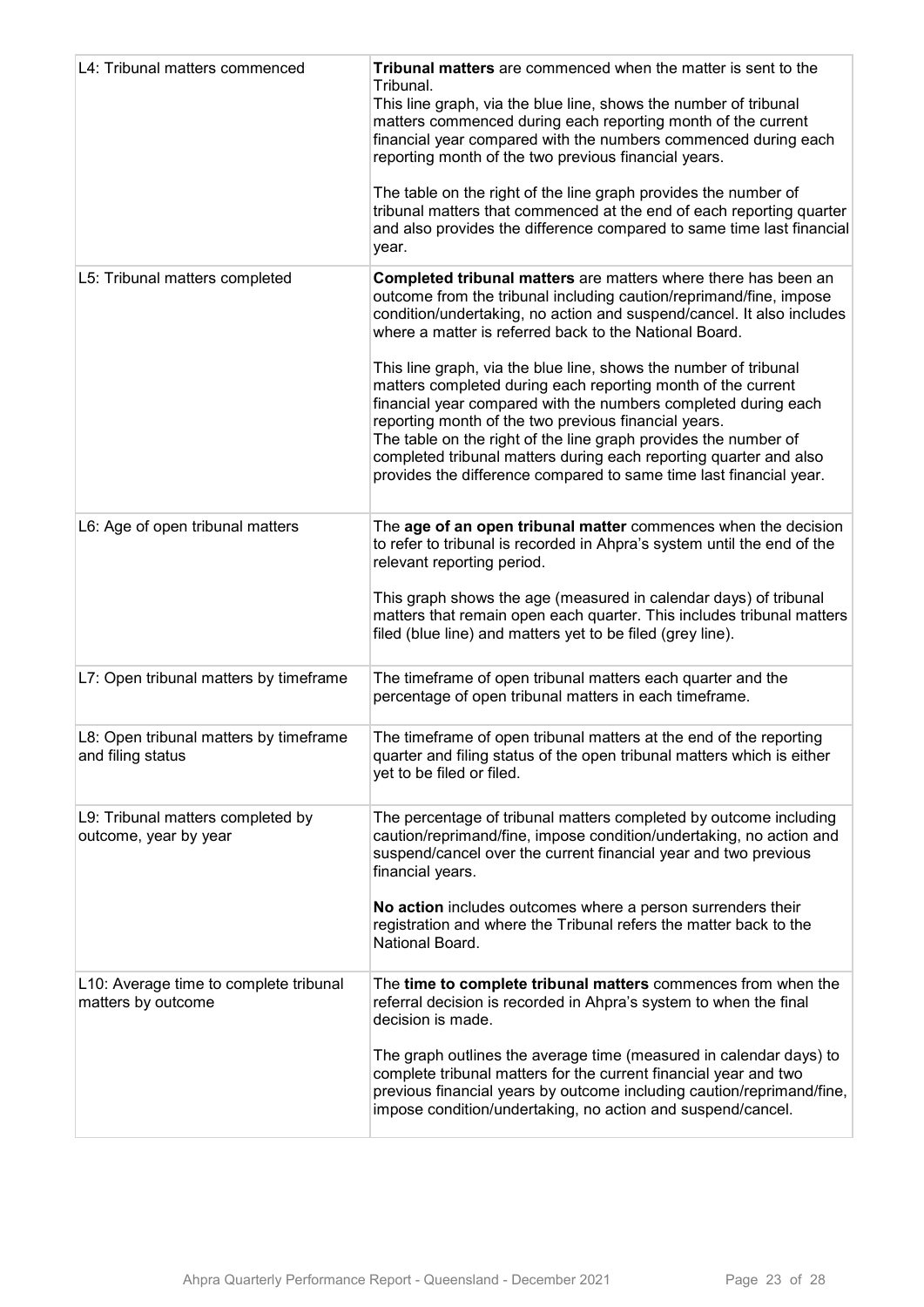| L11: Open panel matters                                    | Open panel matters are those panel matters that remain open at the<br>end of the reporting period. Panel matters become open panel<br>matters when the decision to refer a matter to the Panel has been<br>made or when there has been a Panel hearing.<br>This section shows the number of panel matters that were open at<br>the end of the reporting quarter.                               |
|------------------------------------------------------------|------------------------------------------------------------------------------------------------------------------------------------------------------------------------------------------------------------------------------------------------------------------------------------------------------------------------------------------------------------------------------------------------|
| L12: Open panel matters with hearing vs<br>without hearing | The number of open panel matters with a hearing compared to the<br>number of open panel matters that did not have a hearing.                                                                                                                                                                                                                                                                   |
| L13: Open panel matters                                    | This line graph, via the blue line, shows the number of panel matters<br>open during each reporting month of the current financial year<br>compared with the numbers open at the end of each reporting month<br>of the two previous financial years.                                                                                                                                           |
|                                                            | The table on the right of the line graph provides the number of open<br>panel matters that remained open at the end of each reporting<br>quarter and also provides the difference compared to same time last<br>financial year.                                                                                                                                                                |
| L14: Panel matters commenced                               | Commencement of panel matters is when the matter is sent to the<br>Panel.                                                                                                                                                                                                                                                                                                                      |
|                                                            | This line graph, via the blue line, shows the number of panel matters<br>commenced during each reporting month of the current financial year<br>compared with the numbers commenced during each reporting<br>month of the two previous financial years.                                                                                                                                        |
|                                                            | The table on the right of the line graph provides the number of panel<br>matters that commenced at the end of each reporting quarter and<br>also provides the difference compared to same time last financial<br>year.                                                                                                                                                                         |
| L15: Panel matters completed                               | Completed panel matters are matters where there has been an<br>outcome from the panel including caution/reprimand, impose<br>condition/undertaking, no action, referred to tribunal and suspend.                                                                                                                                                                                               |
|                                                            | This line graph, via the blue line, shows the number of panel matters<br>completed during each reporting month of the current financial year<br>compared with the numbers completed during each reporting month<br>of the two previous financial years.                                                                                                                                        |
|                                                            | The table on the right of the line graph provides the number of<br>completed panel matters at the end of each reporting quarter and<br>also provides the difference compared to same time last financial<br>year.                                                                                                                                                                              |
| L16: Age of open panel matters                             | The age of an open panel matter commences when the decision to<br>refer to panel is recorded in Ahpra's system until the end of the<br>relevant reporting period.<br>This graph shows the age (measured in calendar days) of panel<br>matters that remain open each quarter. This includes panel matters<br>with a hearing (blue line) and matters that did not have a hearing<br>(grey line). |
| L17: Open panel matters by timeframe                       | The timeframe of open panel matters each quarter and percentage of<br>open panel matters in each timeframe.                                                                                                                                                                                                                                                                                    |
| L18: Open panel matters by timeframe &<br>hearing status   | The timeframe and hearing status, with a hearing or without a<br>hearing, of the open tribunal matters.                                                                                                                                                                                                                                                                                        |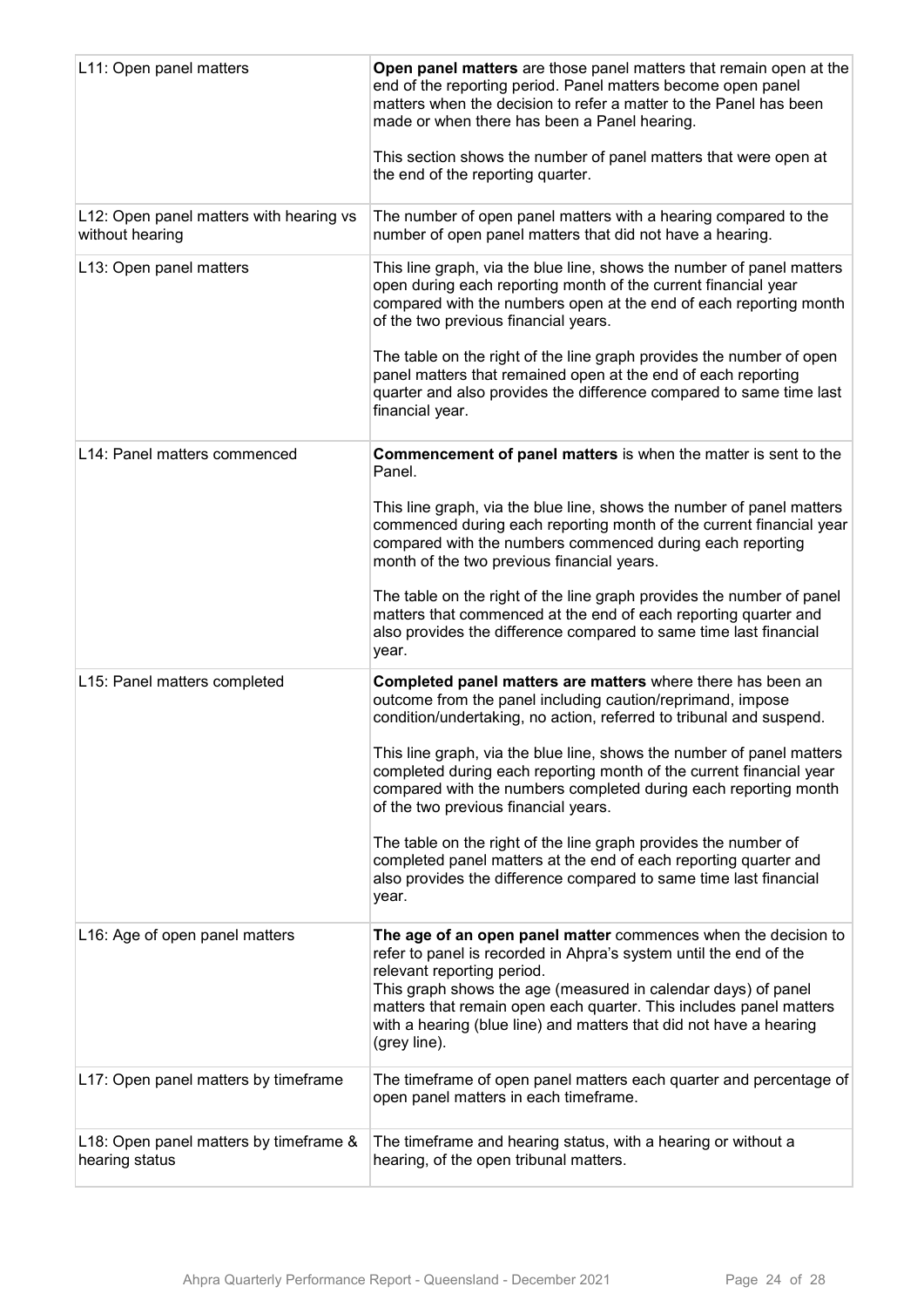| L19: Panel matters completed by<br>outcome, year by year  | The percentage of panel matters completed by outcome including<br>caution/reprimand, impose condition/undertaking, no action, referred<br>to tribunal and suspend over the current financial year and two<br>previous financial years.<br>No action includes outcomes where a person surrenders their<br>registration.                                                                                                            |
|-----------------------------------------------------------|-----------------------------------------------------------------------------------------------------------------------------------------------------------------------------------------------------------------------------------------------------------------------------------------------------------------------------------------------------------------------------------------------------------------------------------|
| L20: Average time to complete panel<br>matters by outcome | The time to complete panel matters commences when the decision<br>to refer to panel is recorded in Ahpra's system until the final decision<br>is made.<br>The average time (measured in calendar days) to complete panel<br>matters for the current financial year and two previous financial years<br>by outcome type including caution/reprimand, impose<br>condition/undertaking, no action, referred to tribunal and suspend. |
| L21: Panel vs tribunal matters<br>commencement            | Compares the number of referrals to Panels and Tribunals over the<br>previous financial year and current financial year.                                                                                                                                                                                                                                                                                                          |
| L22: Open matters panel vs tribunal                       | Compares the number of open tribunal matters and open panel<br>matters over the previous financial year and current financial year.                                                                                                                                                                                                                                                                                               |

#### *Criminal Offences*

*The National Law legislates for a number of offence provisions, including offences relating to advertising of regulated health services and title protections. The Criminal Offences Unit advises on and manages potential breaches of the offence provisions and oversees the prosecution of all criminal offence matters.*

| S1: Open criminal offences      | Open criminal offences matters are those matters that remain<br>open at the end of the reporting quarter.<br>This line graph, via the blue line, shows the number of criminal<br>offences open during each reporting month of the current financial<br>year compared with the numbers open at end of each reporting<br>month of the two previous financial years.<br>The table on the right of the line graph provides the number of open<br>criminal offences that remained open at the end of each reporting<br>quarter and also provides the difference compared to same time last<br>financial year. |
|---------------------------------|----------------------------------------------------------------------------------------------------------------------------------------------------------------------------------------------------------------------------------------------------------------------------------------------------------------------------------------------------------------------------------------------------------------------------------------------------------------------------------------------------------------------------------------------------------------------------------------------------------|
| S2: Criminal offences commenced | This line graph, via the blue line, shows the number of criminal<br>offence matters commenced during each reporting month of the<br>current financial year compared with the numbers commenced during<br>each reporting month of the two previous financial years.<br>The table on the right of the line graph provides the number of                                                                                                                                                                                                                                                                    |
|                                 | criminal offence matters commenced at the end of each reporting<br>quarter and also provides the difference compared to same time last<br>financial year.                                                                                                                                                                                                                                                                                                                                                                                                                                                |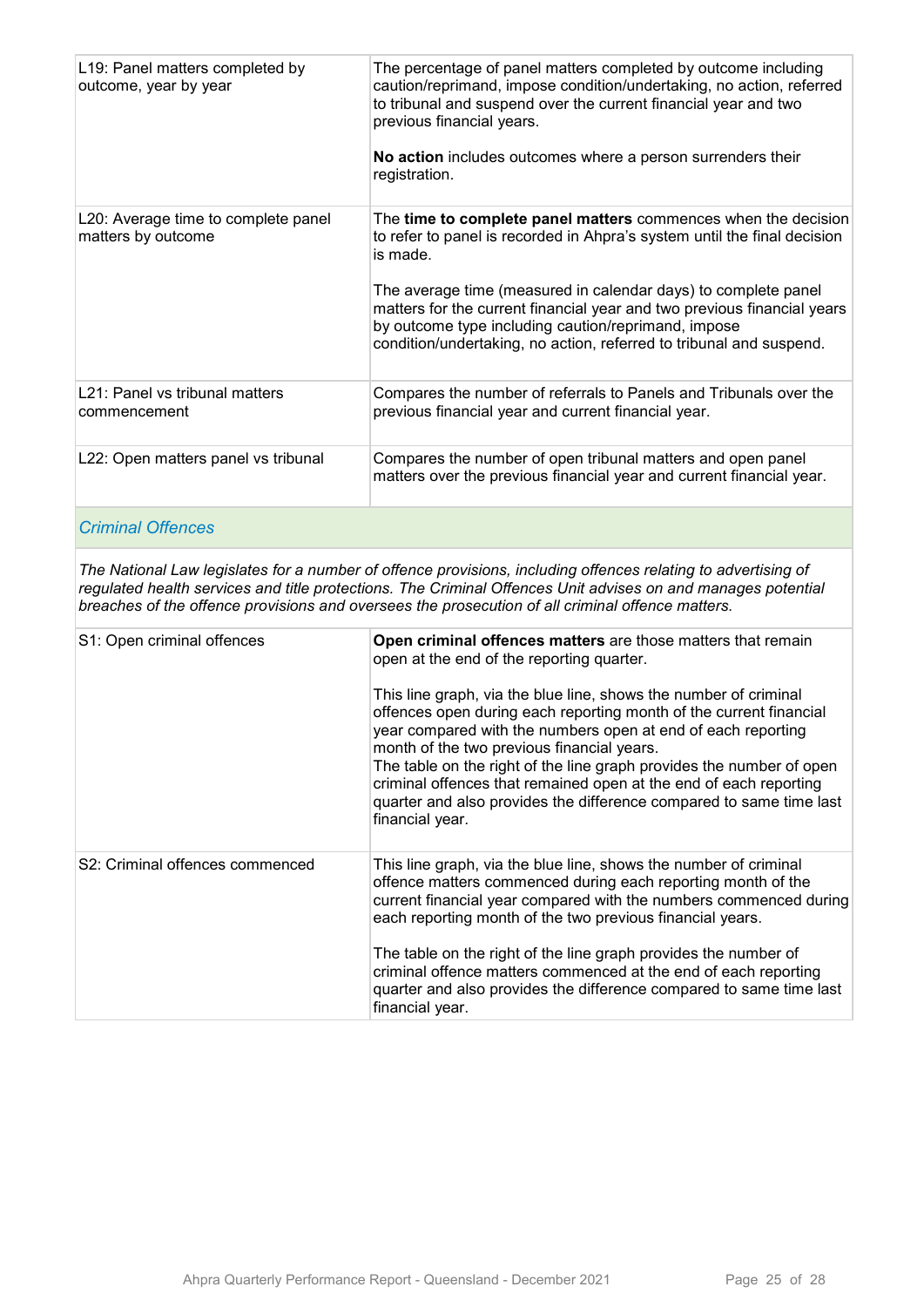| S3: Criminal offences completed                       | Completed criminal offence matters are those matters where it<br>has been decided to prosecute or not prosecute.<br>This line graph, via the blue line, shows the number of criminal<br>offence matters completed during each reporting month of the<br>current financial year compared with the numbers completed during<br>each reporting month of the two previous financial<br>years.<br>The table on the right of the line graph provides the number of<br>completed criminal offence matters at the end of each reporting<br>quarter and also provides the difference compared to same time last<br>financial year. |
|-------------------------------------------------------|---------------------------------------------------------------------------------------------------------------------------------------------------------------------------------------------------------------------------------------------------------------------------------------------------------------------------------------------------------------------------------------------------------------------------------------------------------------------------------------------------------------------------------------------------------------------------------------------------------------------------|
| S4: Criminal offences commenced by<br>type of offence | The percentage of criminal offences commenced over the three<br>previous financial years by type of offence including title protections,<br>advertising breach, practice protections, directing or inciting<br>misconduct and other offence.<br>Other offences include breach of a relevant registration<br>standard/endorsement, offences under Schedules 5 and 6 and<br>various other offences.                                                                                                                                                                                                                         |
| S5: Criminal offences closed by outcome               | The percentage of criminal offences closed during the current<br>financial year and two previous financial years by prosecuted or not<br>prosecuted.                                                                                                                                                                                                                                                                                                                                                                                                                                                                      |
|                                                       |                                                                                                                                                                                                                                                                                                                                                                                                                                                                                                                                                                                                                           |

#### *Monitoring and Compliance*

Health practitioners and students may have restrictions placed on their registration for a range of reasons including as a result of:

- a notification
- the assessment of an application for registration or a renewal of registration, or<br>• after a referral to the tribunal
- after a referral to the tribunal.

These restrictions are actively monitored to ensure compliance.

| MC1: Open cases                 | This section shows the total number of compliance cases open at the<br>end of the reporting quarter.                                                                                                                                                                                                                                                                                                                                                                                                                                                       |
|---------------------------------|------------------------------------------------------------------------------------------------------------------------------------------------------------------------------------------------------------------------------------------------------------------------------------------------------------------------------------------------------------------------------------------------------------------------------------------------------------------------------------------------------------------------------------------------------------|
| MC2: Performance                | The blue columns demonstrate the average time taken (measured in<br>calendar days) for a monitoring plan to be approved.<br>The grey line demonstrates the median time taken (measured in<br>calendar days) to examine suspected non-compliance.                                                                                                                                                                                                                                                                                                           |
| MC3: Compliance cases commenced | A compliance case commences when a monitoring plan is<br>approved.<br>The blue line on this line graph shows the number of compliance<br>cases commenced during each reporting month of the current<br>financial year compared with the numbers commenced during each<br>reporting month of the two previous financial years.<br>The table on the right of the line graph provides the number of<br>compliance cases that commenced at the end of each reporting<br>quarter and also provides the difference compared to same time last<br>financial year. |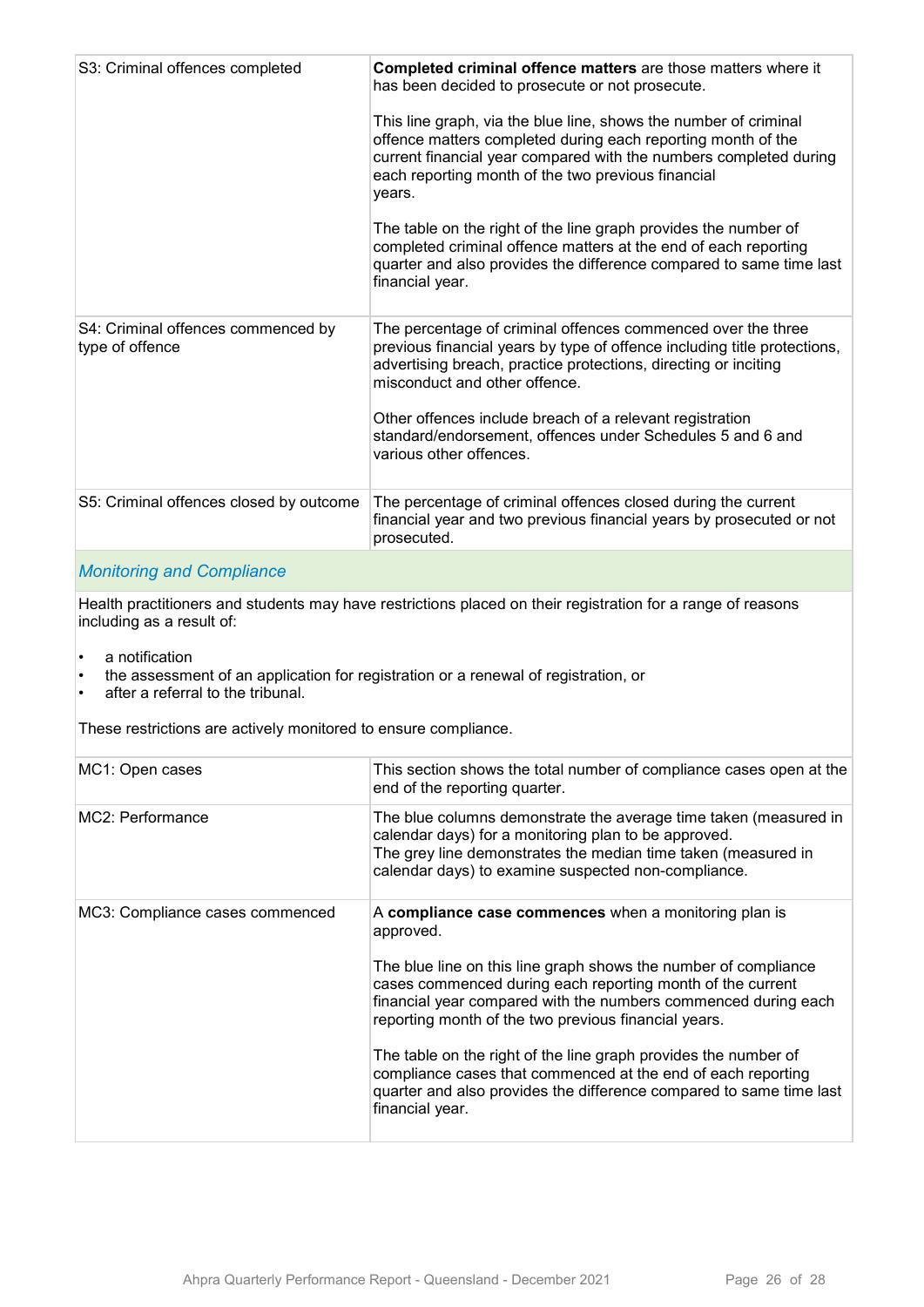| MC4: Compliance cases completed                                              | A compliance case is completed when the registrant has complied<br>with the requirements of the restriction imposed on their registration<br>or the person is no longer registered. It should be noted that some<br>matters will require monitoring of compliance activity for significant<br>periods, including some for the lifespan of a practitioner's<br>registration. A National Board decides when to remove a requirement<br>for monitoring a practitioner's compliance with conditions on their<br>registration when it is assured conditions are no longer needed to<br>keep the public safe. The length of time a practitioner is monitored is<br>tailored to the risk posed by the individual practitioner.<br>The blue line on this line graph shows the number of compliance<br>cases completed during each reporting month of the current financial<br>year compared with the numbers completed during each reporting<br>month of the two previous financial years.<br>The table on the right of the line graph provides the number of<br>completed compliance cases at the end of each reporting quarter<br>and also provides the difference compared to same time last financial<br>year. |
|------------------------------------------------------------------------------|------------------------------------------------------------------------------------------------------------------------------------------------------------------------------------------------------------------------------------------------------------------------------------------------------------------------------------------------------------------------------------------------------------------------------------------------------------------------------------------------------------------------------------------------------------------------------------------------------------------------------------------------------------------------------------------------------------------------------------------------------------------------------------------------------------------------------------------------------------------------------------------------------------------------------------------------------------------------------------------------------------------------------------------------------------------------------------------------------------------------------------------------------------------------------------------------------------|
| MC5: Open compliance cases                                                   | Open compliance cases are those matters that remain open at the<br>end of the reporting period.<br>The blue line on this line graph shows the number of compliance<br>cases open during each reporting month of the current financial year<br>compared with the numbers open during each reporting month of the<br>two previous financial years.<br>The table on the right of the line graph provides the number of open<br>compliance cases that remained open at the end of each reporting<br>quarter and also provides the difference compared to same time last<br>financial year.                                                                                                                                                                                                                                                                                                                                                                                                                                                                                                                                                                                                                     |
| MC6: Open compliance cases at the end<br>by stream                           | The number of compliance cases (excluding suitability/eligibility)<br>open at the end of the current financial year and two previous<br>financial years by stream including conduct, health, performance and<br>prohibited practitioner/student.                                                                                                                                                                                                                                                                                                                                                                                                                                                                                                                                                                                                                                                                                                                                                                                                                                                                                                                                                           |
| MC7: Open compliance cases at the end<br>(excluding suitability/eligibility) | The number of compliance cases (excluding suitability/eligibility)<br>open at the end of the current financial year and two previous<br>financial years by stream including conduct, health, performance and<br>prohibited practitioner/student.                                                                                                                                                                                                                                                                                                                                                                                                                                                                                                                                                                                                                                                                                                                                                                                                                                                                                                                                                           |
| MC8: High risk cases open at the end by<br>compliance status                 | The risk profile identifies those registrants that will cause the public,<br>themselves or the reputation of the National Boards and Ahpra<br>significant and immediate harm if the behaviour or conduct leading to<br>the restrictions was to recur.<br>High risk cases are those cases that involve a registrant who has<br>been evaluated to have a high risk profile if the recurrence of the<br>behaviour will cause significant and immediate harm.<br>This graph shows the percentage of high risk cases open at the end<br>of the two previous financial years and current financial year by<br>compliance status including compliant, non-compliant being<br>managed and compliance being assessed.                                                                                                                                                                                                                                                                                                                                                                                                                                                                                               |